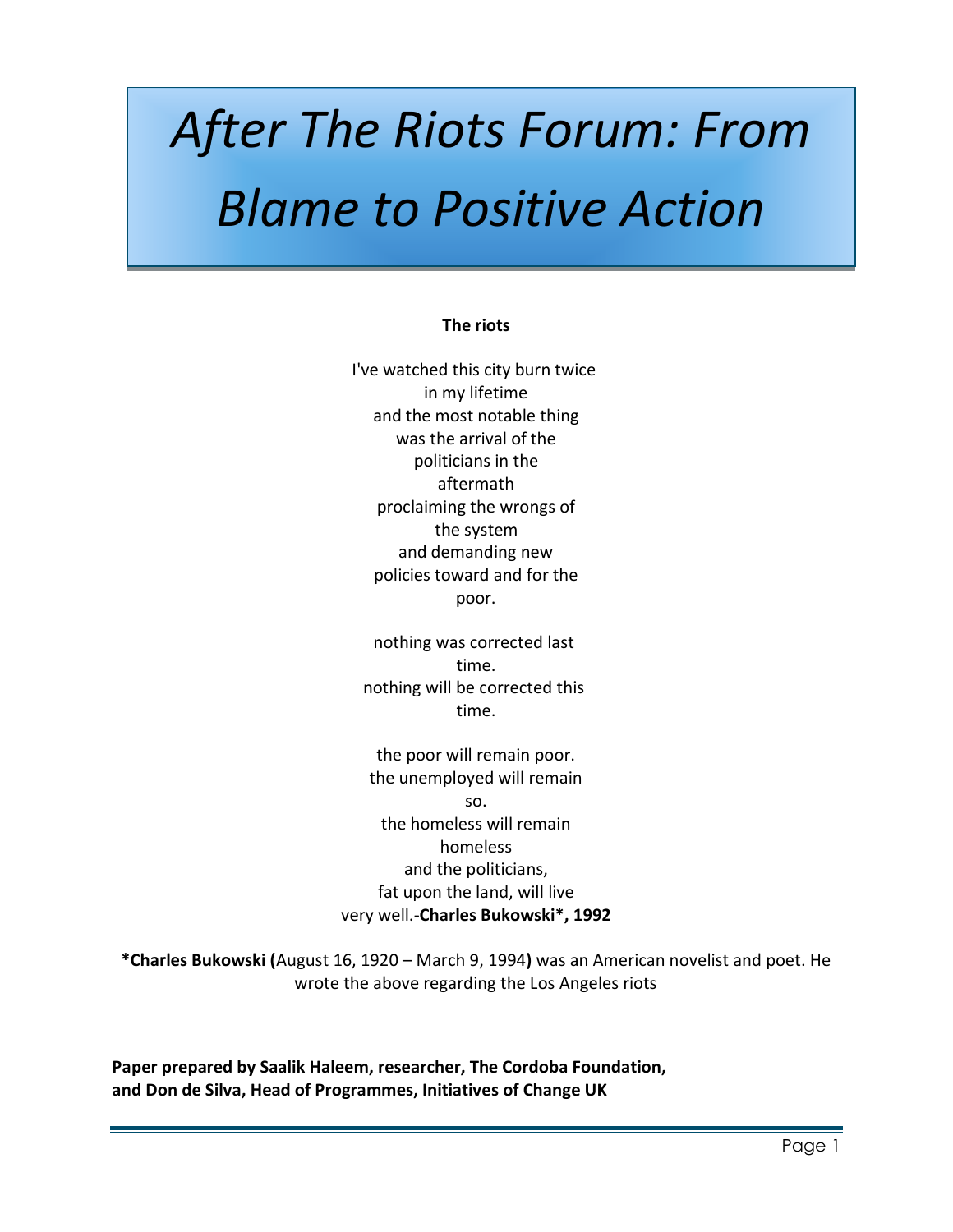# **Contents**

| 1. | <b>Executive Summary</b>                                                                                                                                                                                                                                                                                                                                                                     | 3                                            |
|----|----------------------------------------------------------------------------------------------------------------------------------------------------------------------------------------------------------------------------------------------------------------------------------------------------------------------------------------------------------------------------------------------|----------------------------------------------|
| 2. | Background, Causes and Government Response<br>a. Causes<br>b. Government Responses<br>c. What they said                                                                                                                                                                                                                                                                                      | 4<br>4<br>5<br>6                             |
| 3. | Key findings of various research papers and panels<br>a. JRF- The Riots: What are the lessons from JRF's work in communities?<br>Riots Communities and Victims Panel- 5 days in August<br>b.<br>c. Guardian and the LSE joint study: 'Reading the Riots'                                                                                                                                     | 9<br>9<br>9<br>9                             |
|    | 4. Positive Actions - Some Examples<br>a. Love Manchester cleanup and campaign<br>b. Clapham<br>c. Nottingham<br>d. Forgiveness in Birmingham<br>e. Collective Community Action                                                                                                                                                                                                              | 11<br>11<br>11<br>11<br>11<br>12             |
|    | 5. What needs to be done?<br>a. What makes this forum different?                                                                                                                                                                                                                                                                                                                             | 13<br>13                                     |
| 6. | Values and Morals dimension<br>a. Mohammad Ashraf Haziq<br>b. Moral decay and consumerism                                                                                                                                                                                                                                                                                                    | 14<br>18<br>18                               |
| 7. | Themes to Explore and Discuss<br>a. How do we develop values and address the culture of consumerism?<br>b. What can be done to include people at the margins<br>How do we develop collective responsibility?<br>C.<br>d. Parenting and family-life<br>e. Education, aspiration and motivation<br>f.<br>Reshaping the criminal justice system<br>Using social media for positive action<br>g. | 19<br>19<br>19<br>19<br>20<br>20<br>21<br>22 |
|    | 8. References                                                                                                                                                                                                                                                                                                                                                                                | 24                                           |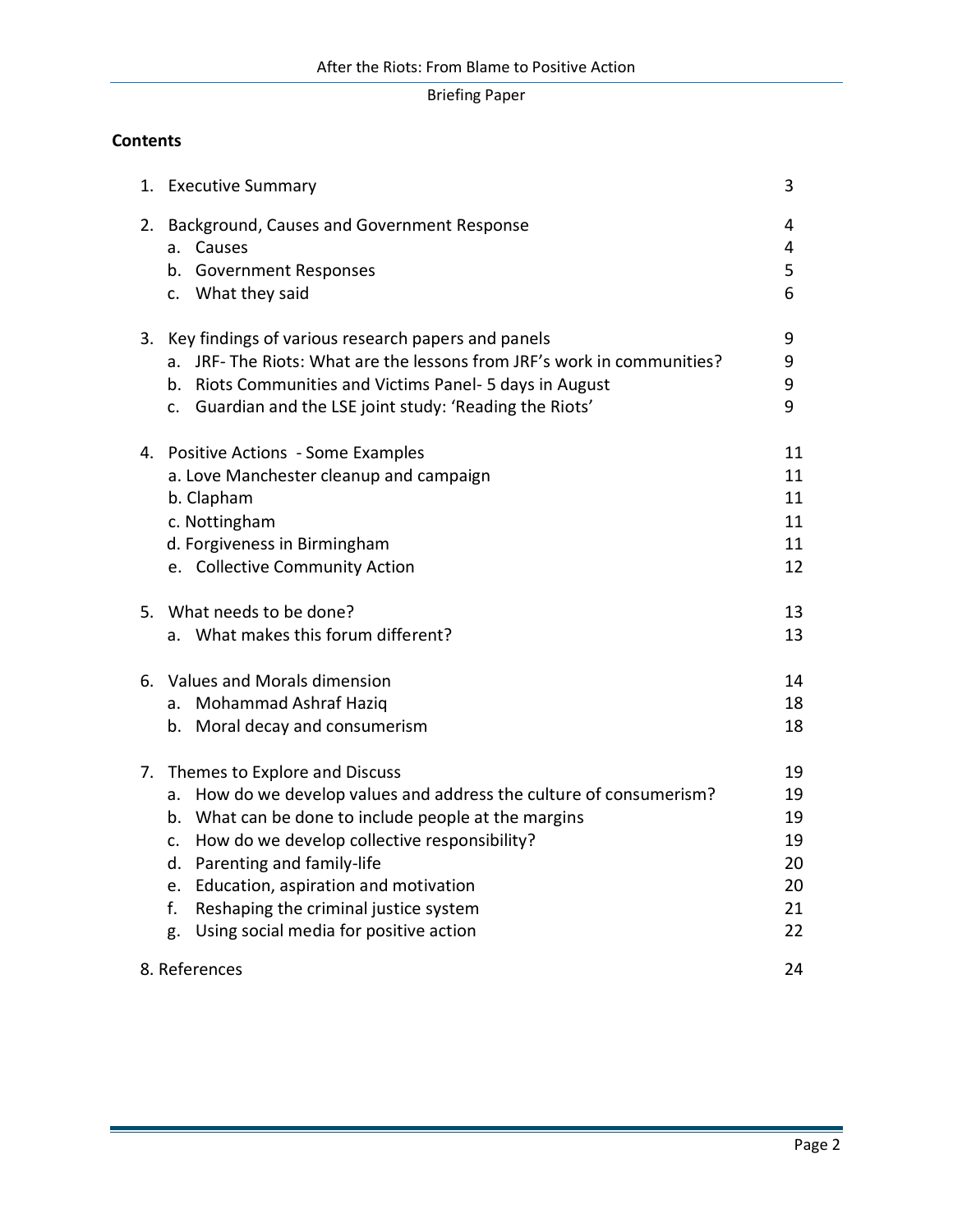"The absence of hopes and dreams amongst many we spoke to is a danger for society"

#### **- 5 Days in August: Interim Report, page 15**

#### **1. Executive Summary**

This report aims to provide an overview of the impact of the riots and present the causes & issues pertaining to them.

It also deals with the following:

- What may have motivated the people to take part in the riots.
- What motivated local people to come together to deal with the riots during and after the unrest.
- Outlines the importance of the link between values and social, economic, and political issues concerning the riots.
- Highlight critical issues concerning the riots and what we can all do, both individually and collectively, to tackle the issues.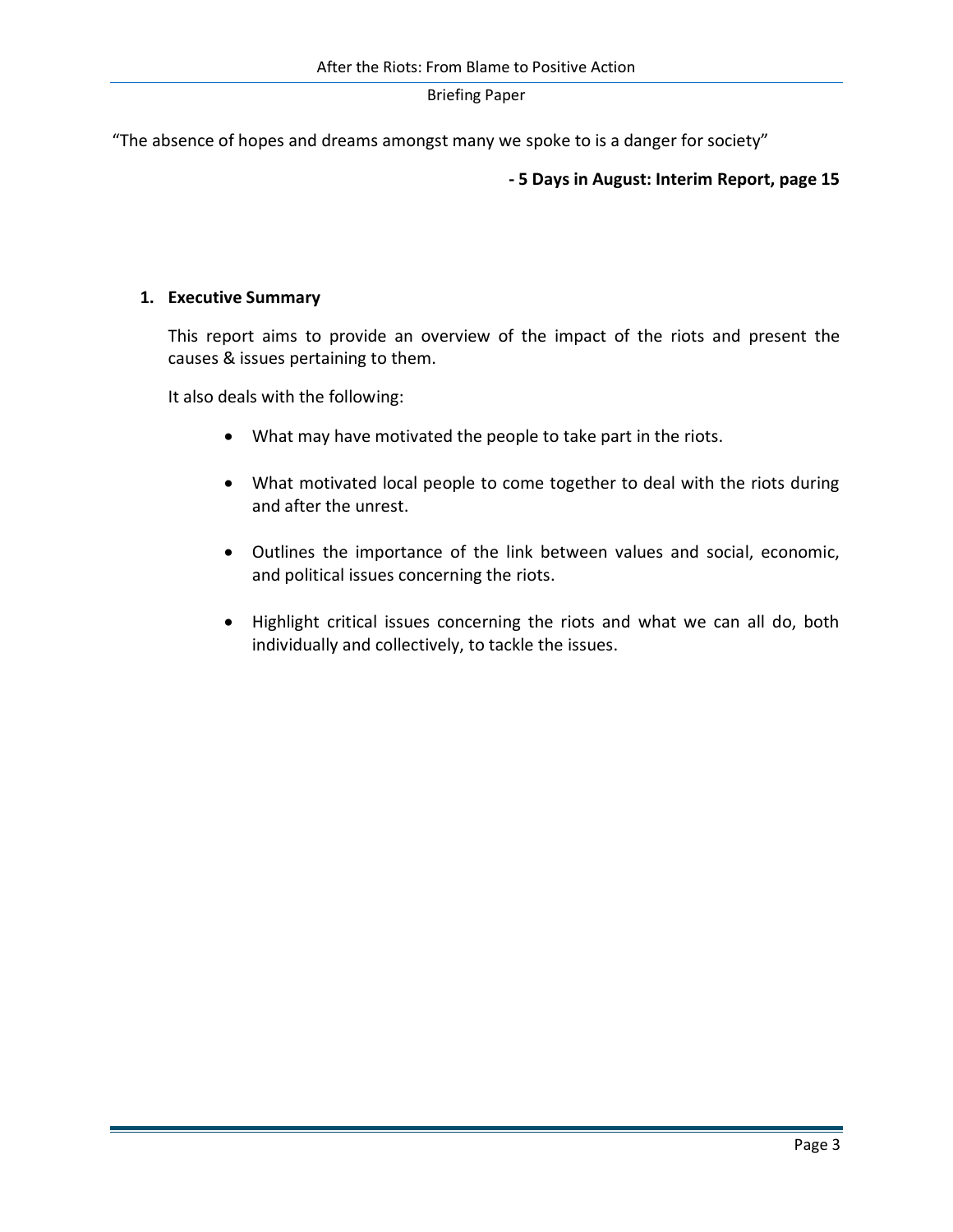## **2. Background, Causes and Government Response**

The worst unrest in Britain in over a decade was witnessed over the summer. It occurred between August  $6<sup>th</sup>$  and  $10<sup>th</sup>$  2011, starting in London and then spreading to other places across the country.

"Between 6 –10 August 2011, an estimated 13,000 to 15,000 people were actively involved in riots in England.

Over 5,000 crimes including:

- Five fatalities;
- 1,860 incidents of arson and criminal damage;
- —1,649 burglaries;
- —141 incidents of disorder;
- —366 incidents of violence against the person"- Riots Panel report, pg 33

On top of this:

- "90 percent of rioters were male

-£300 million estimated damage to property

-£43.5 million cost of cleanup

And possibly most importantly:

-74 % of rioters under the age of 24"

-- Riots Panel report, pg 32

#### **a. Causes**

The causes of the riots have been debated and discussed at length. What can be said is that though the causes may be numerous and overlapping, suggested causes include the following $^1$ :

- Poor relations with police
- Social exclusion, social & moral deprivation
- Family breakdown
- Government cuts
	- o The spending cuts of the [coalition government in the United Kingdom](http://en.wikipedia.org/wiki/United_Kingdom_coalition_government_(2010%E2%80%93present)) has also been cited as a cause.
	- $\circ$  Scrapping of the [Education Maintenance Allowance,](http://en.wikipedia.org/wiki/Education_Maintenance_Allowance) removing of funding for
	- o Cuts in public services
	- o Youth clubs and the like closing.
- Unemployment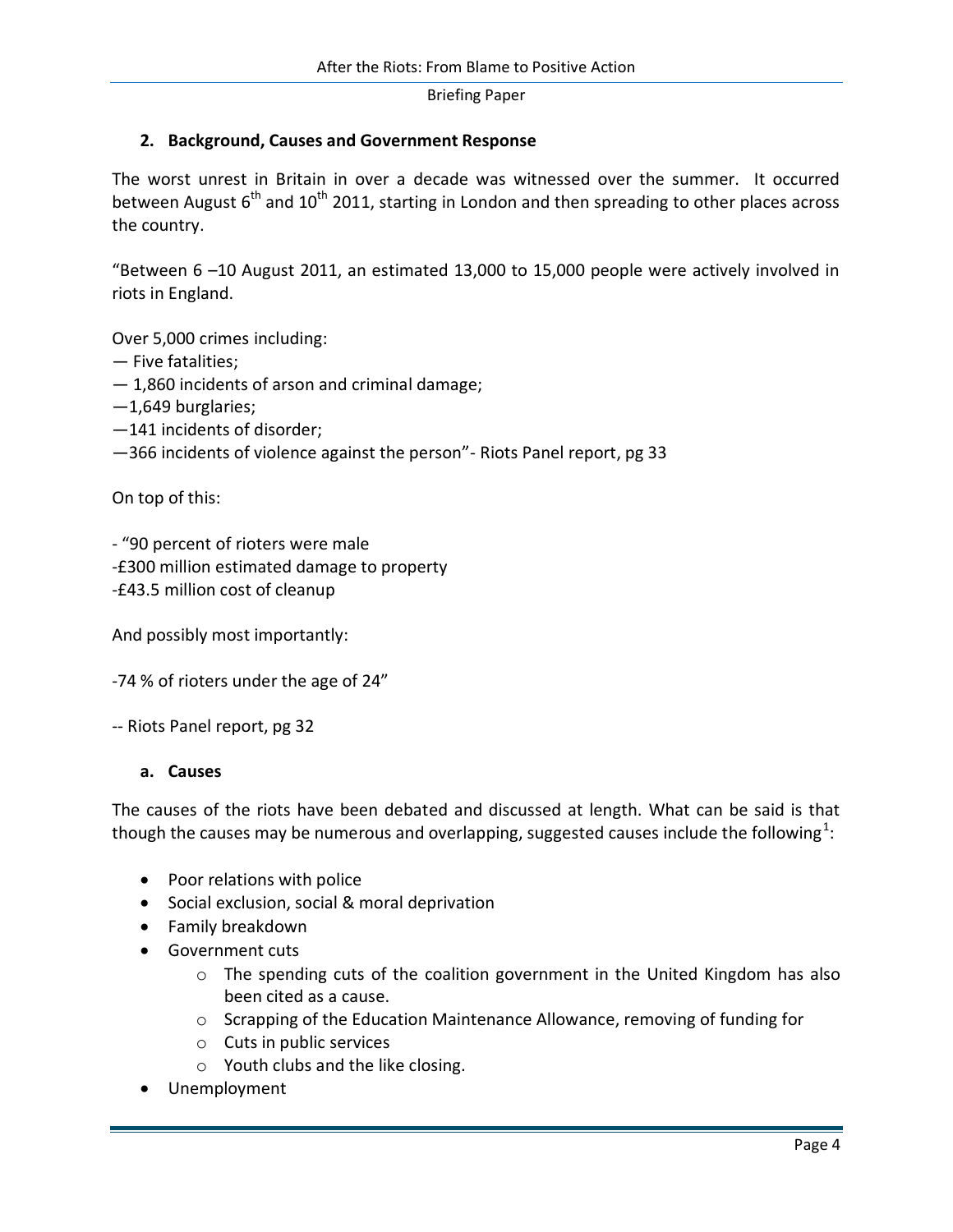- $\circ$  [David Lammy](http://en.wikipedia.org/wiki/David_Lammy) MP has said that Tottenham has the highest unemployment rate in London and the eighth highest in the United Kingdom
- o Low economic growth and highest unemployment rate in decades
- Gang culture
- Criminal opportunism
- Moral decay at the top
- Failure of the penal system

## **b. Government Responses**

Initially, the responses to the riots from the government were described as 'knee jerk reactions', un-thought out, and typical of a government that was 'failing to provide leadership' to the nation at a time of great crisis.

After the initial stuttering, Prime Minister, David Cameron tasked Louis Casey to head the government response to be Louise Casey. She will lead a new unit overseeing issues raised by the riots, including problem families, school truancy, anti-social behaviour and gangs

There has also been action to get local authorities involved with the process of moving forward after the riots. A summary of the 'London Government Information Unit (LGIU) members briefing:

*"The initial reaction to the riots was dominated by central government but it is clear that the longer term response has to be in partnership with local government. What happened was different in different places – there cannot be a top down and one size fits all response. There are no instant solutions. Councils, working with local partners, have been dealing for decades with the deep seated problems in their communities that the riots have highlighted"<sup>2</sup>*

-Nick Clegg announced an **Independent "Communities & Victims panel**"- Not a public inquiry, tasked with reporting in 6 to 9 months.

**The Home Affairs Select Committee** has set up its own inquiry, & is already taking evidence. Main issues of interest will be:

- David Cameron has announced plans to invest 400 million pounds into helping families to end the "responsibility deficit" among 120,000 troubled families.

- As a reaction to the findings of the London School of Economics/Guardian 'Reading the Riots' Study, Home Secretary Theresa May, announced that there will be a national review on police stop and search powers.<sup>3</sup>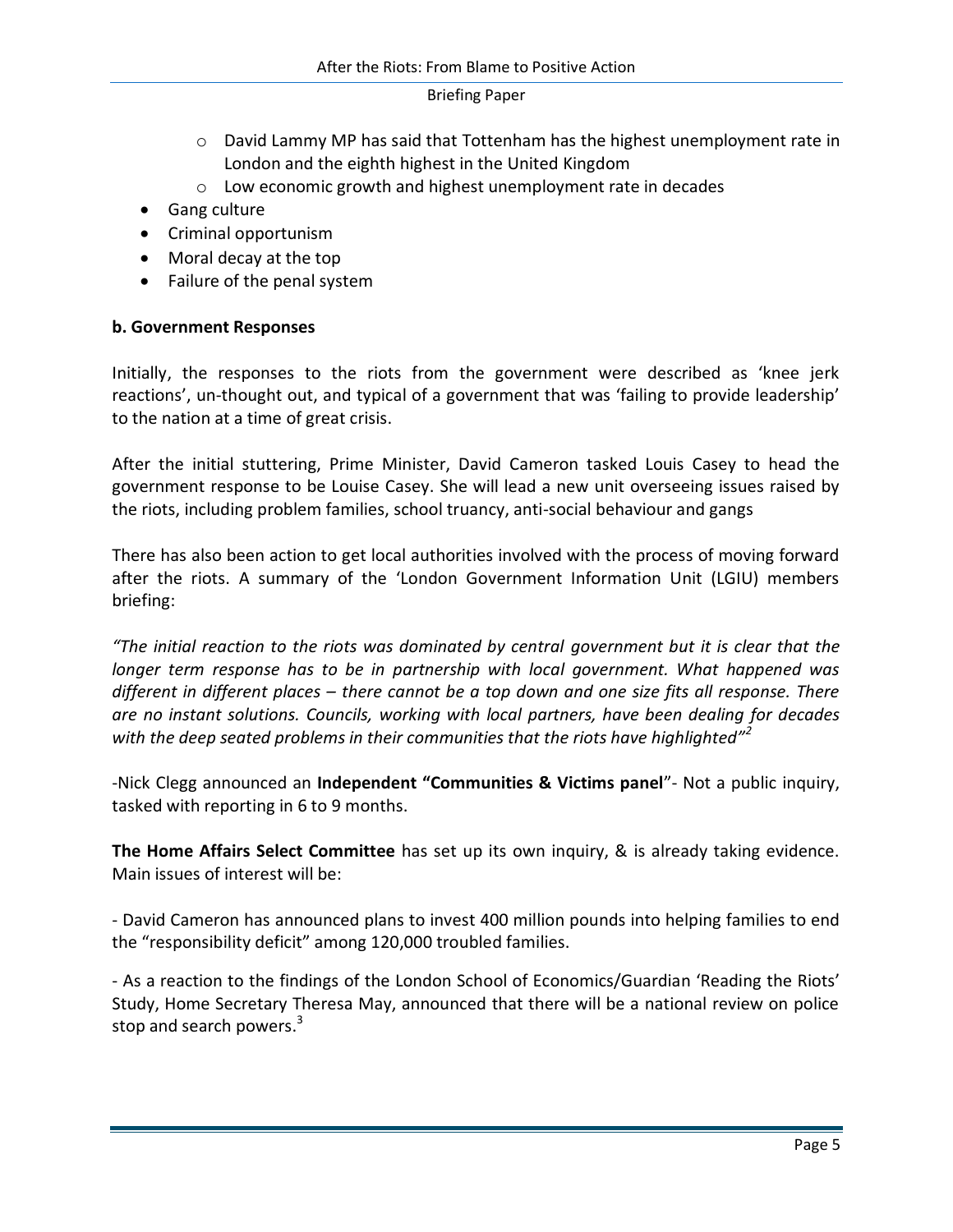## **c. What they said**

There have been many statements and reactions from across the breadth of British society since the riots, the following is a selection:

**PM Cameron** - Prime Minister David Cameron has focussed on slow motion moral collapse of our society

He has talked about "mending 'the broken society' and the need for cultural and moral change $^{\prime\prime}$ <sup>4</sup>

**Labour Leader Ed Miliband -** "Is it culture or is it poverty and lack of opportunity? It is probably both"<sup>5</sup>

Miliband cautioned the Left against focusing on a lack of opportunity for young people when considering the underlying causes, and "shying away" from the importance of values.

**Tony Blair** - "criminal minority"<sup>6</sup> (distancing himself from social welfare policies under New Labour)

**Kenneth Clark** - "broken penal system" blaming the riots on "a feral underclass, cut off from the mainstream in everything but its materialism"<sup>7</sup>

"Close to three quarters of those aged 18 or over charged with riot offences already had a prior conviction. That is the legacy of a broken penal system – one whose record in preventing reoffending has been straightforwardly dreadful"<sup>8</sup>

**Lynee Owens**- Metropolitan Police - The Met "needs to do things differently"<sup>9</sup>

**The Daily Telegraph's** editorial: "What we have experienced in London and elsewhere since Saturday night is a wholly new phenomenon: violent disorder whose sole intent is criminal... In such circumstances, there can be only one response if the law-abiding majority is to be protected: the thugs must be taught to respect the law of the land the hard way"<sup>10</sup>

**The Guardian** called on the public to back the police: "... Britain's 2011 riots have become a defining contest between disorder and order. In that contest, important caveats notwithstanding, there is only one right side to be on. The attacks, the destruction, the criminality and the reign of fear must be stopped. The rule of law in the cities of Britain must not only be defended against delinquent destruction. It must also be enforced"<sup>11</sup>

In its 9 August leading article, **The Independent** said the police's handling of Mark Duggan's death "looks to have been poor", and that there is "context of mistrust of the police here." The paper added that "it is spurious to draw a connection between that disaffection [by the innercity youth] and specific outbreaks of violence of the sort we have seen in recent days."<sup>12</sup>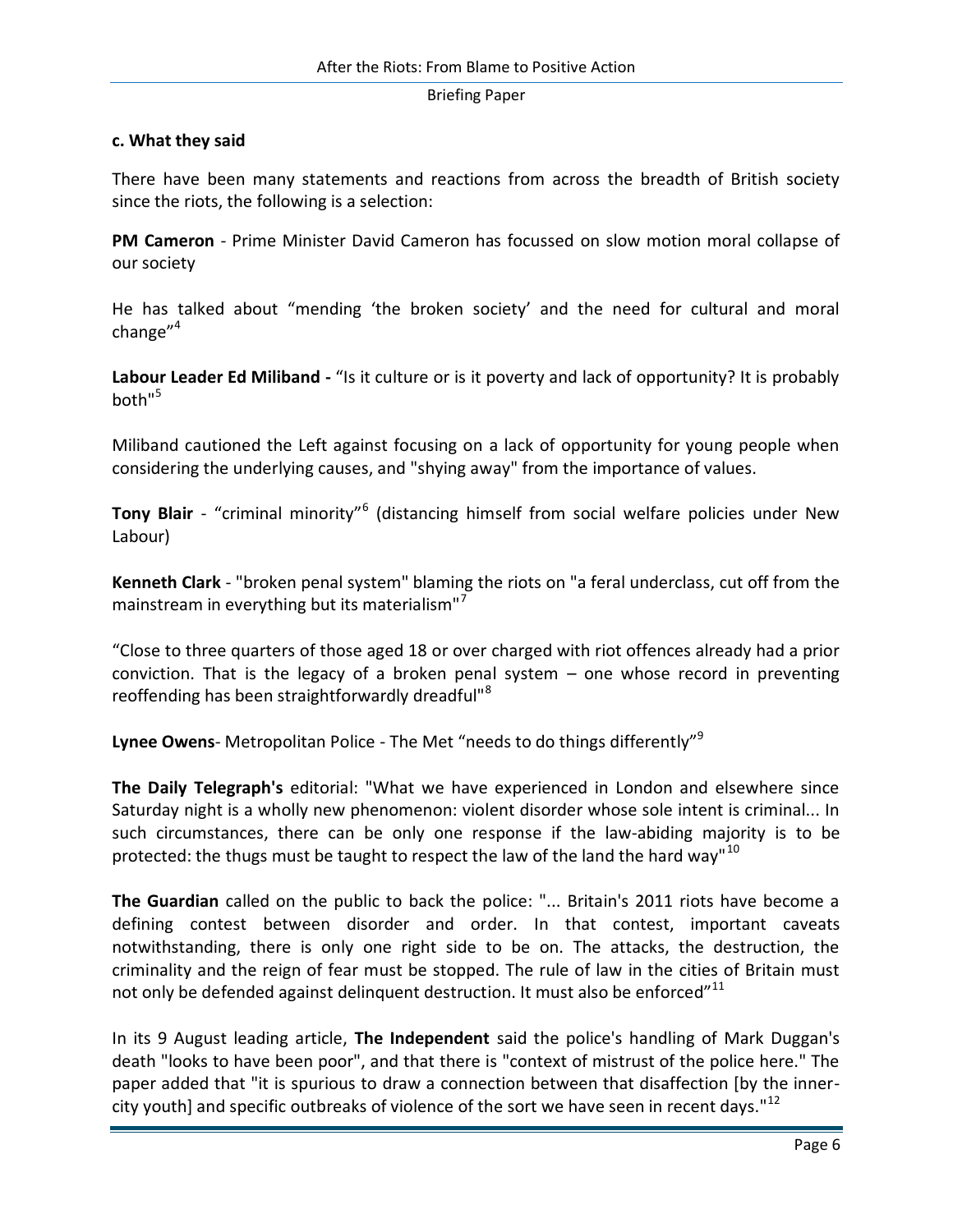**Peter Hitchens, writing in the Daily Mail**, disputed the idea that the events were riots on the basis that they were fundamentally apolitical. He further stated: "This is an equal-opportunity crime wave. The lawbreakers are not from any distinct ethnic group, and attempts to explain this behaviour on these ground are baseless and poisonous."<sup>13</sup>

**Psychiatrist Theodore Dalrymple** wrote an opinion piece for the **New York Daily News**, in which he blamed the "sense of entitlement" that he sees as being common among Britain's youth as a cause for the riots, and said that British youth are today among "the most unpleasant and violent in the world" $14$  as a result.

**Christina Odone,** writing in the [Daily Telegraph](http://en.wikipedia.org/wiki/Daily_Telegraph) links the riots to a lack of male role models and argues that "Like the overwhelming majority of youth offenders behind bars, these gang members have one thing in common: no father at home." This has been linked further with England's having the "worst record in family breakdown in Europe".<sup>15</sup>

**[Max Hastings](http://en.wikipedia.org/wiki/Max_Hastings)** has blamed a culture of welfare dependence<sup>16</sup>.

In a [Newsnight](http://en.wikipedia.org/wiki/Newsnight) discussion on 12 August, historian **[David Starkey](http://en.wikipedia.org/wiki/David_Starkey)** blamed black gangster culture, saying that it had influenced youths of all races<sup>17</sup>

The general consensus from **civil society** organisations has been that the government cuts and shutting down of vital community services due to lack of funds, such as youth centres, libraries etc. meant that the lack of alternatives had led to social exclusion and a large number of unemployed, disenfranchised, angry youth, which is not a way to build a strong society.

Chavez Campbell predicted riots in London - six days before they actually occurred. He made his prediction after **Haringey council shut eight of its 13 youth clubs**, leaving young people with nothing to do. $^{18}$ 

Furthermore, youth services are at *'breaking point'<sup>19</sup>*

"Rioting is due to the government's defunding of civil-society institutions in order to balance the nation's books"

# **Some thoughts and interviews with young people:<sup>20</sup>**

*"The only thing I feel unsafe from is the police, especially those with dogs!"*

*"The Government don't give a shit. They only reason they give a shit now is because we are standing up!"*

*"It's not right to set fire to people's houses and businesses, but I don't care about Government buildings…. They deserve it"*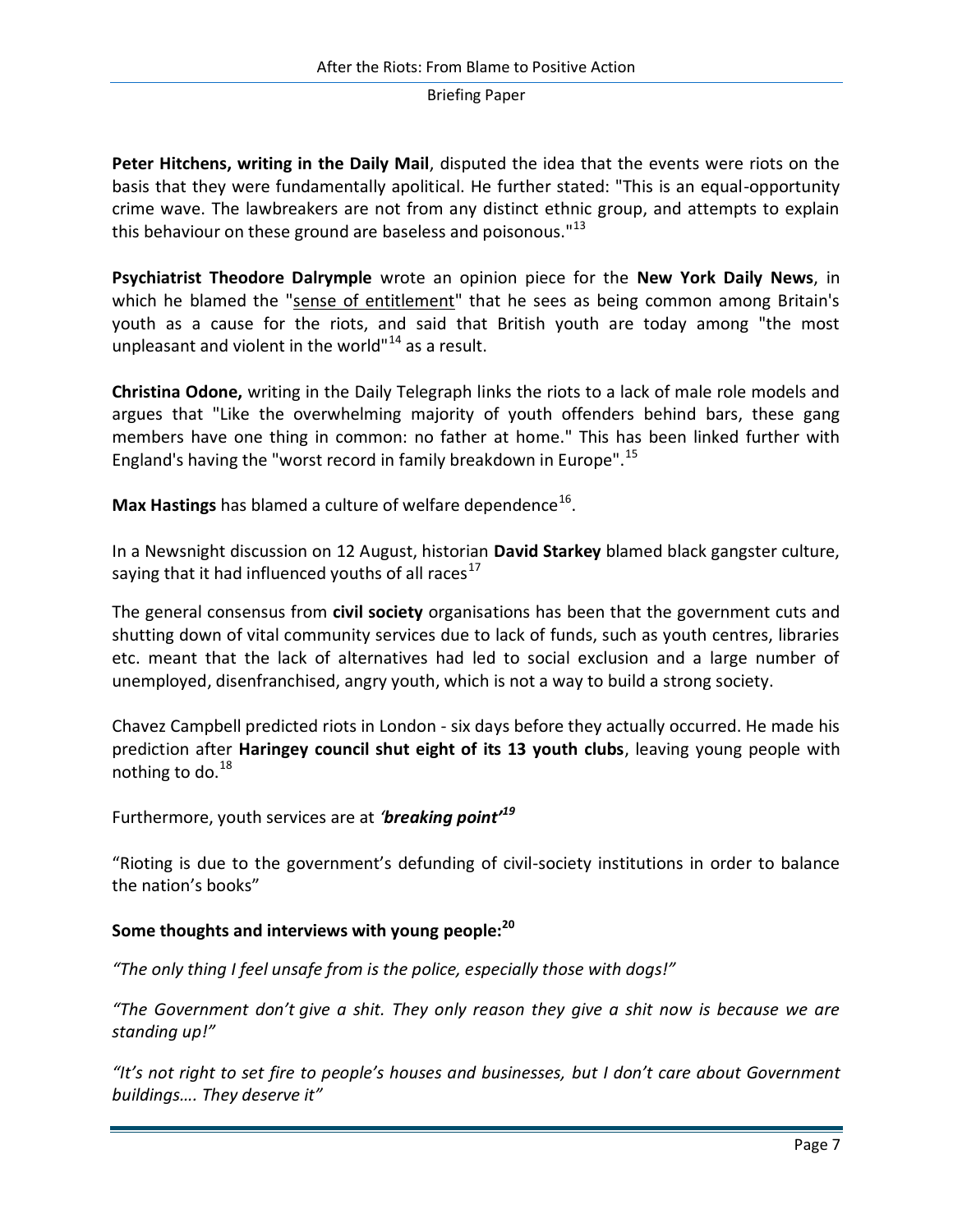*"Every single person has their own motive to riot."*

*"If anyone should be targeted by the rioters, it should be the banks, because that's where all the government money is tied up…"*

*"I understand what happened in Tottenham but everywhere else is unjustified…"*

One participant shared his view that the Police don't understand what the younger generation needs. They need stability. They need parents. They need education*… "If you flop in your GCSEs you have nothing."*

*"This is evil. The devil is ruling right now… we need to get right with God".*

*"The gap between rich and poor is widening."*

*"It's not only young people, adults are also involved, sending their kids out to loot…."* But the media has been portraying it as if it is only kids and youth causing the problem"

The government is already doing so much for youth, and people don't take advantage of these opportunities; "*I want to know… what are people rioting about?"*

*"The law was obeying us."<sup>21</sup>*

Young man from Toxteth, Liverpool: *"I went home feeling like a soldier."* <sup>22</sup>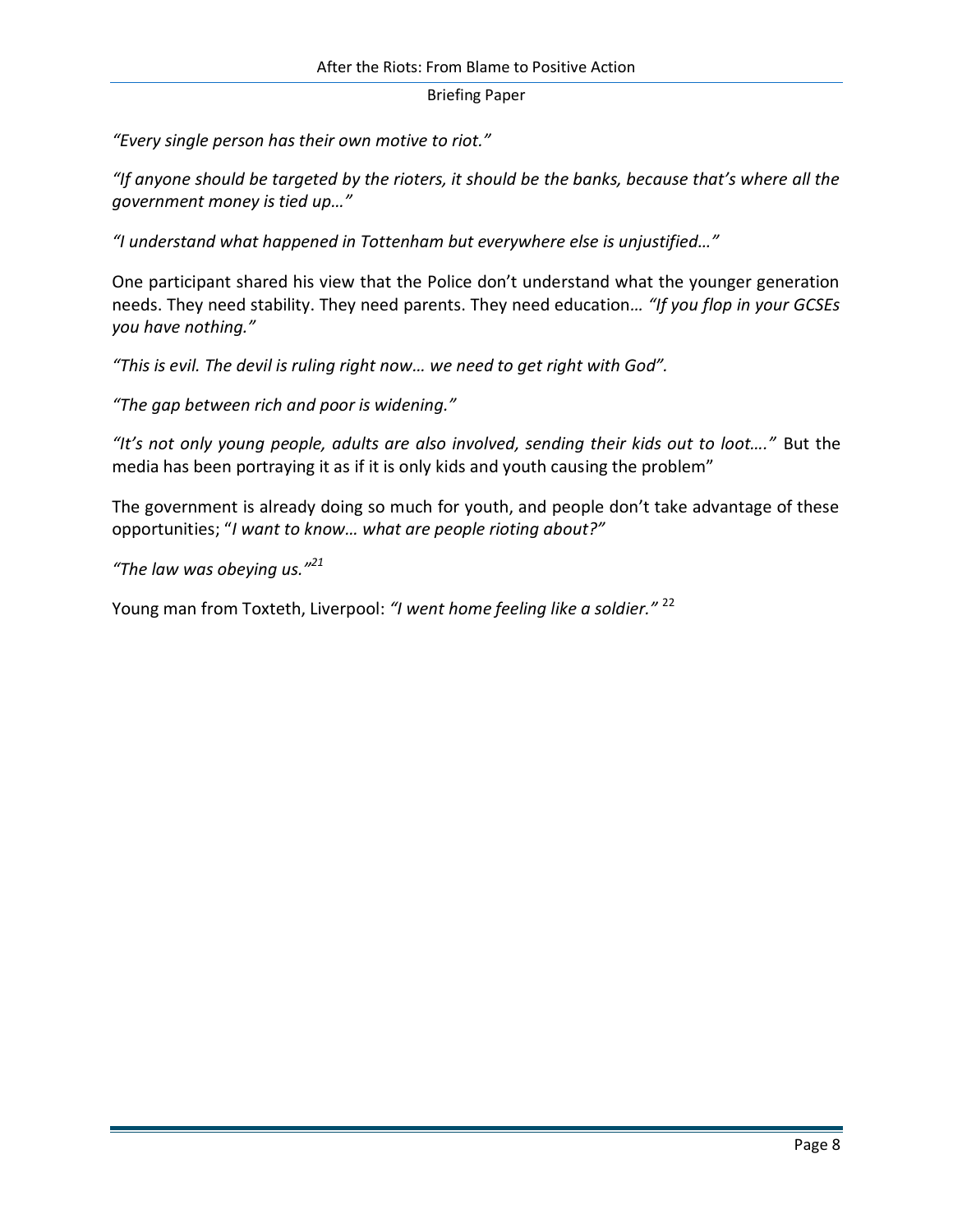## **3. Key findings of various research papers and panels**

To date, there have been some reports to analyse the causes of the riots. Below is a summary of 2 of these reports that have already published some findings, as well as a Joseph Rowntree Foundation report on their own extensive community work over the years.

# **a. Joseph Rowntree Foundation- The Riots: What are the lessons from JRF's work in communities?<sup>23</sup>**

## **Key Findings and Conclusions**

-Community organisations are vital for transforming neighbourhoods

-Must engage with communities. Excluded neighbourhoods have acute tensions and problems, but are NOT broken

-Needs to be an effort to help these communities develop leadership

## **b. Riots Communities and Victims Panel**- **5 days in August interim report findings<sup>24</sup>**

Set up by the office of deputy Prime Minister, Nick Clegg and have released an interim report, with key findings below.

## **Key findings and Conclusions**

"The August riots would not have spread from the [London](http://www.guardian.co.uk/uk/london) to other areas in England had the [police](http://www.guardian.co.uk/uk/police) response been "more robust" in the capital, an independent report has found."<sup>25</sup>

-Riots were triggered by the shooting of Mark Duggan. "We recommend that the IPCC and police urgently review their existing protocols and ensure that they are adhered to in the future. This will help ensure that deliberate false rumours and unintended inaccuracies do not go unchallenged in future"<sup>26</sup>

"There was no one single motivating factor for the riots. We heard a range of motivations from the need for new trainers to a desire to attack society"<sup>27</sup>

Final report and recommendations will be published in March 2012

# **c. Guardian and the LSE joint study: 'Reading the Riots'<sup>28</sup>**

#### **Key Findings and Conclusions:**

- "The 'Reading the Riots' team, which was primarily concerned with better understanding why the riots happened, decided it was important to interview large numbers of rioters".<sup>29</sup>

Report covers a number of issues, including hostility to the police, issues of race and issues of  $g$ angs $^{30}$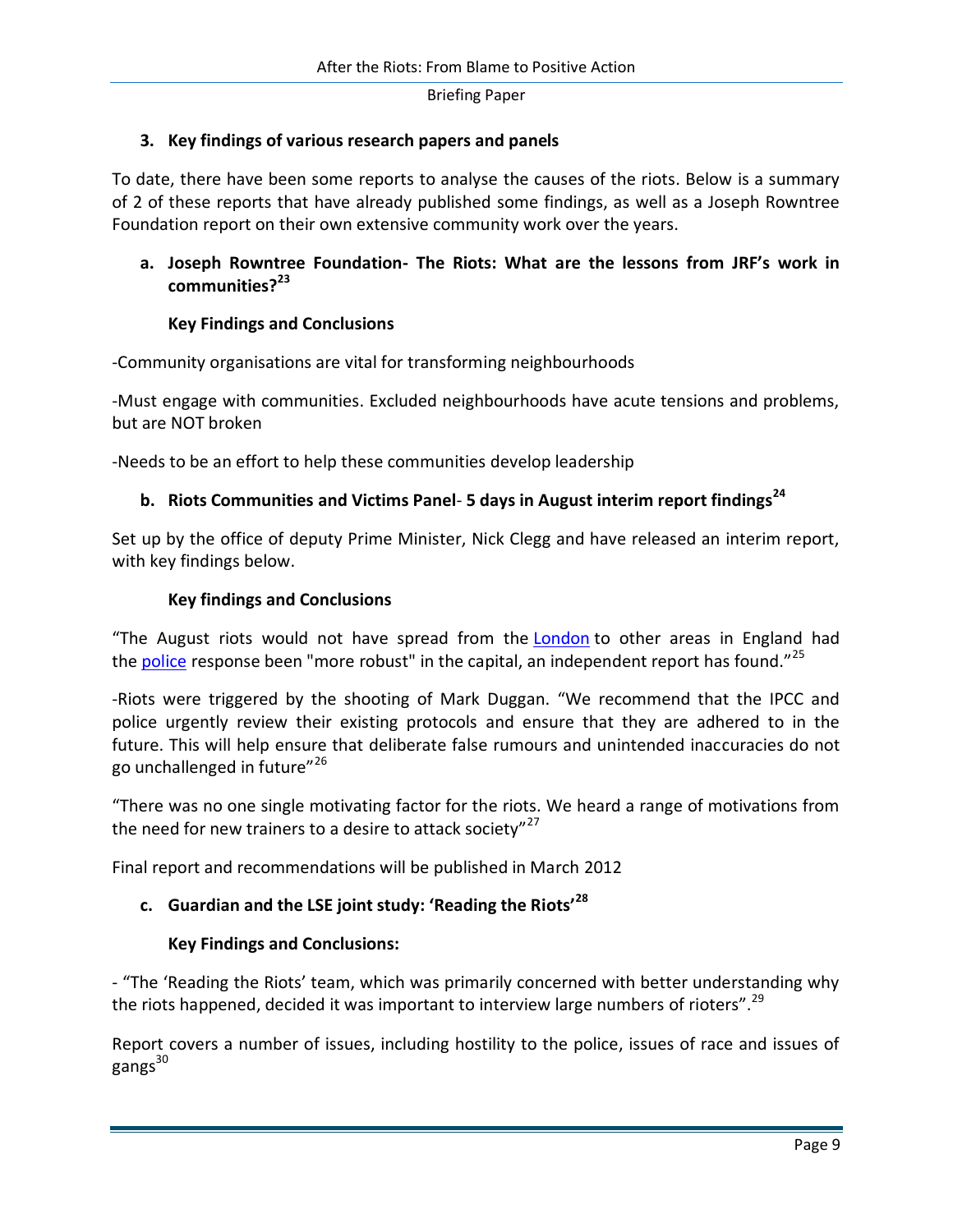Main cause was *'dissatisfaction with the police'*-- 85 per cent describing anger at stop and search and other policing practices as a motivation.

This dissatisfaction led to alienation and this in turn meant that many of the people who participated felt that they had nothing to lose.

A lot of respondents claimed 'opportunism' and a way to just get 'free stuff'.

## **Reaction to this report**

"A London School of Economics governor...criticised the university's "naive" report into the summer riots.

"Conservative MP Margot James said she was "particularly disappointed" at a major piece of research which found anti-police feeling was a key factor behind the violence and looting which swept England."<sup>31</sup>

Daily Mail: "apologists for the mob"<sup>32</sup>.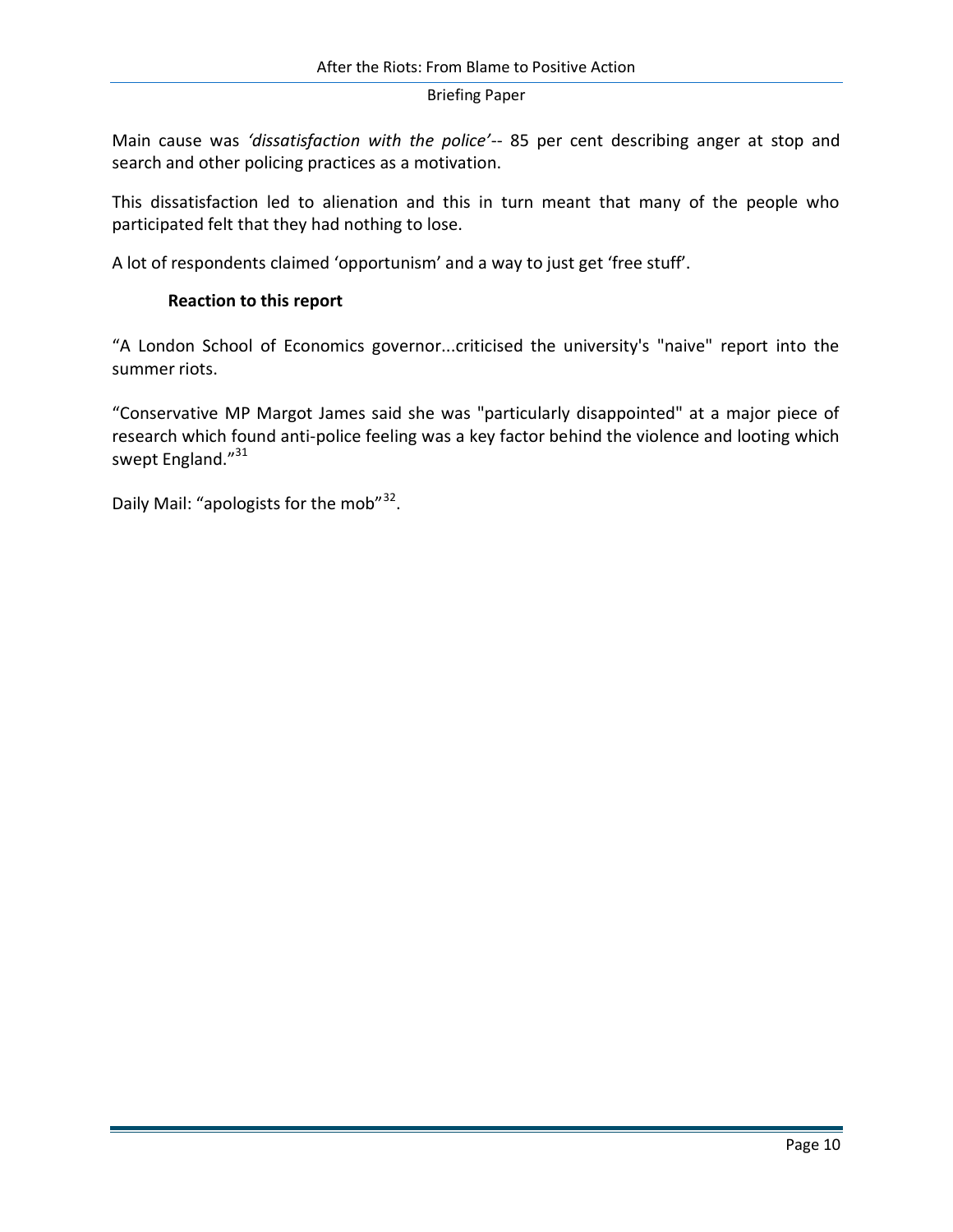## 4. **Positive Actions - Some Examples:**

Despite these consequences, and out of the mess of the riots, there have been a number of positive community stories that emerged. In a truly appalling week for this country, the one redeeming feature has been the readiness of people from all backgrounds to protect and clean up their neighbourhoods – evidence of abiding and much-needed community spirit<sup>33</sup>

## **a. Love Manchester cleanup and campaign**

In Manchester, a public campaign dubbed the "I love Manchester" campaign helped clean up the streets after the rioting.

"Jeremy said: "Both Emmeline and I have been absolutely blown away by Manchester people during the past week. They have shown resilience and a determination that only a great city like this can rouse, and we are intensely proud to have been part of the cleanup effort."<sup>34</sup>

## b. **Clapham**

-In Clapham Junction, scene of some of the worst rioting damage, residents gathered to help in the clean up.

"In [Clapham Junction](http://en.wikipedia.org/wiki/Clapham_Junction)**, dozens of volunteers carrying brooms** turned out to assist with clean-up efforts. Tens of thousands of users of social networking sites coordinated clean-up operations of their local shopping areas and streets."<sup>35</sup>

This example of positive community action was replicated throughout riot hit areas across the country, and produced the now viral 'brooms in the air' picture.

#### c. **Nottingham**

Maxine Cockett (Holding Hands and Bringing People Together projects):

"The Mayor asked the gathering to join hands in a big circle, then have a period of silence, during which everyone was asked to think how they could reach out to other people – especially those who may come from a different background or generation - thus making St Ann's a better place to live in unity"<sup>36</sup>

## **d. Forgiveness in Birmingham**

"The riots that ripped through several cities in England resulted in the deaths of three young South Asian Muslim men in Birmingham on Wednesday. However, the local Muslim community decided to reply with prayer instead of more violence.

The three victims had been standing with other local residents in an effort to protect their property from looters when a car ploughed through the line of defence.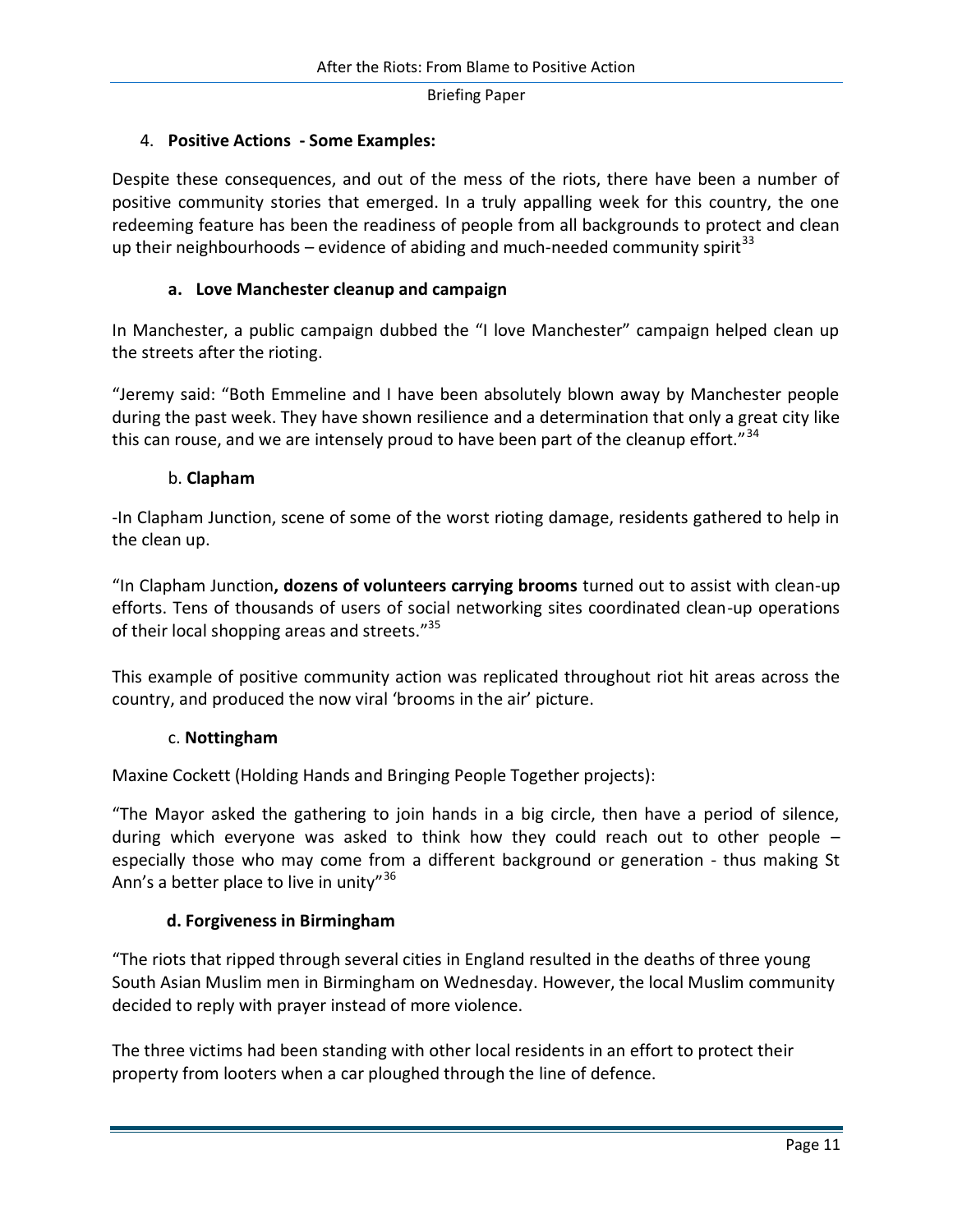An estimated 300 Muslim and Sikh men gathered near the site of the killings. Some of the men were seeking revenge. As the crowd considered their options, Tariq Jahan, whose son was among those dead, appealed to the crowd not to avenge the crime"<sup>37</sup>

**Tariq Jahan** – "I don't see a broken society. I see a minority of people who took advantage of the country when the country was in crisis. They didn't think of the country and only thought about themselves, their own personal greed and satisfaction."<sup>38</sup>

Conservative MEP [Daniel Hannan](http://en.wikipedia.org/wiki/Daniel_Hannan) said of him: "Uncomplaining, in control of his emotions, Tariq Jahan reminds us of what it means to be British."<sup>39</sup>

"Jahan's moving call for peace had an impact throughout the country, and was mentioned by several of the rioters we interviewed.

In Birmingham a 22-year-old said that when he heard Jahan's speech, "I did feel a bit scummish, to be fair, because like I was involved. And if I do ever see him I think I am going to call him over, like, say 'I did riot,' and when I [saw his] interview I did stop like, because that did hit me quite hard.""40

Responding immediately to the riots, the Birmingham Faith Leaders group immediately mobilised and played a key role in uniting communities for positive action.

## **e. Collective Community Action**

There were many examples of communities coming together to protect their businesses properties, places of worship and each other<sup>4142</sup>. Some of the well publicised examples include:

- the Turkish restaurant owners in Dalston running off rioters.
- Sikhs protecting temples in Southall
- Muslims protecting local businesses and the mosque in Whitechapel/Brick Lane
- multiple reports of Sikhs protecting Muslim places of worship and vice versa.

These encouraging stories were repeated across riot hit areas, with communities really coming together, and providing a potential model for collective and collaborative action moving forward in communities.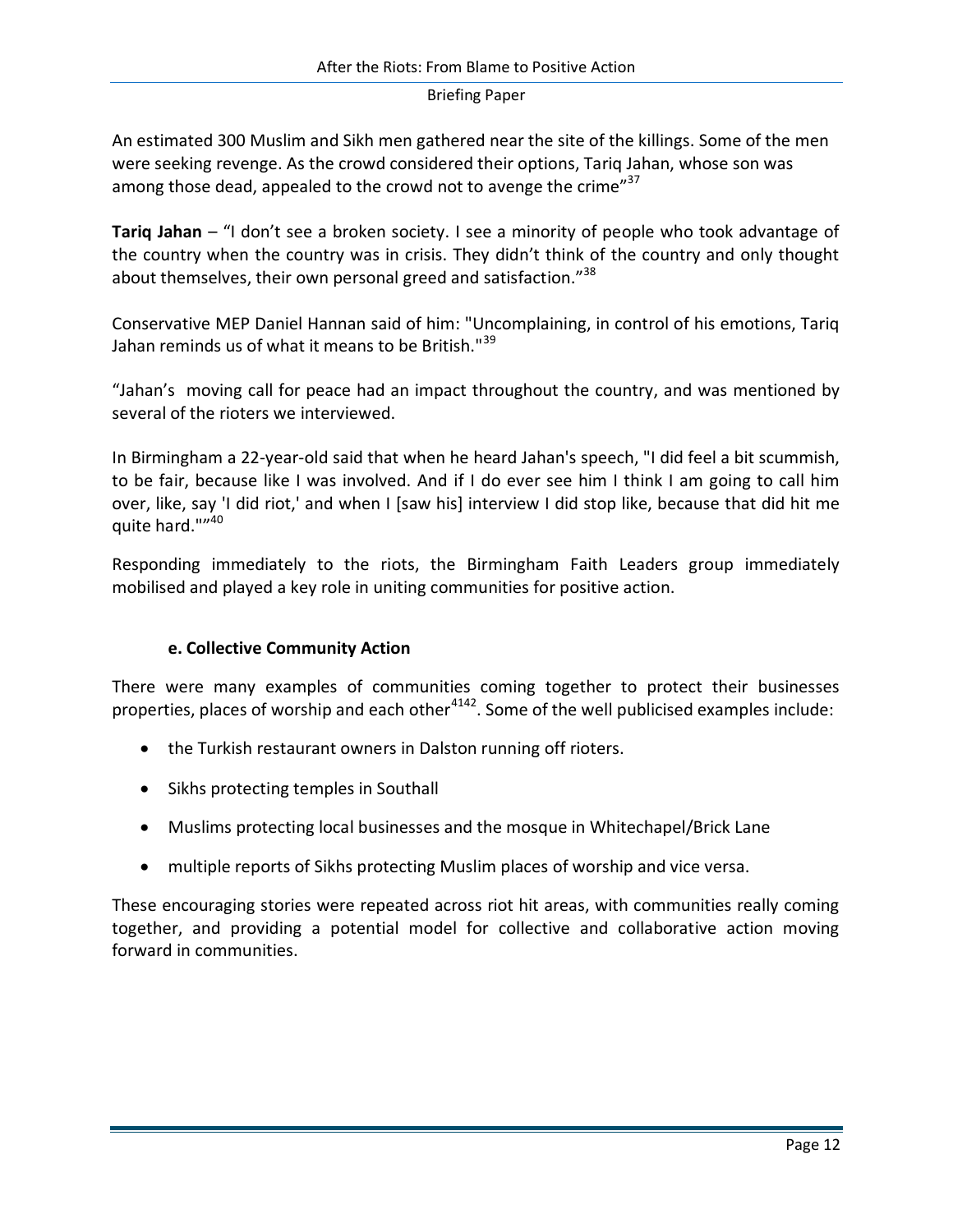# 5. **What needs to be done?**

Will riots happen again? The answer is quite possibly 'yes'- 5 Days in August: Interim Report, page 7

What action needs to occur to stop this from occurring again? This will be one of the key issues, which will be discussed at the After the Riots: From Blame to Positive Action forum, which will take place on 1 February 2012.

# **a. What makes this forum different?**

The one-day forum, to be held on the  $1<sup>st</sup>$  of February, is being organised by Initiatives of Change UK, together with The Cordoba Foundation, the Civil Society Forum and Burning2Learn. The forum aims to understand different perspectives on the underlying civic, moral, political and social challenges and explore what we can do individually and collectively in response.

The keynote address will be given by Dr Peter Selby, President of the National Council for Independent Monitoring Boards. He was previously Bishop of Worcester, Bishop to HM Prisons and a Church Commissioner. His book, Grace and Mortgage, opens people's eyes to the corrosive effect of debt on the poor and the environment.

So far, most reports and responses have shied away from dealing with the moral and values dimensions of the crisis.

Some point specifically regarding this forum:

- a. It will be a national forum attended by representatives of many parts of the UK and many sectors of society.
- b. Many of the individuals who are attending the forum have hands on experience in actually dealing with and tackling the critical issues, such as family life, youth offenders, and community cohesion.
- c. The Forum aims to focus on the values dimension bringing it into the discourse, and identifying its links to socio-political and economic factors affecting Britain.
- d. The forum will avoid any points scoring.
- e. The Forum will be short on long speeches and long on short interventions and sharing of positive experiences.
- f. It will provide an opportunity and platform to share experiences, particularly of positive action.
- g. It will provide a space for dialogue and discussion and offer an opportunity for attendees to network and discuss possible individual and collaborative action.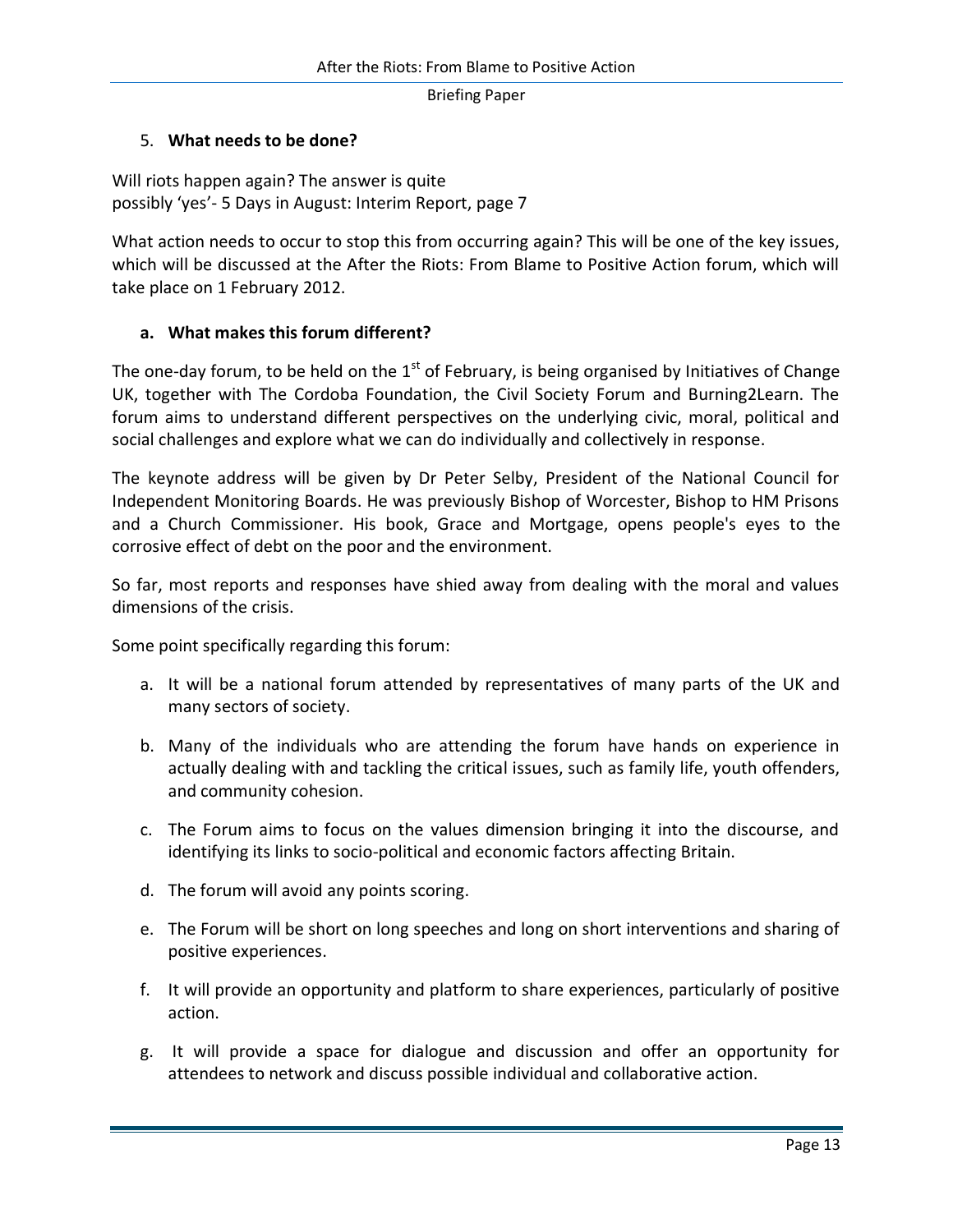# **6. Values and Morals dimension**

Hopes and dreams

"On our visits, we asked what people needed to succeed in life. We were struck by a common theme, best described in one young man's words: 'people need hopes and dreams'. This sense of injustice, powerlessness and lack of opportunity weighed heavily in their minds. They did not feel they had a stake in society.

Young people across the country are worried about the prospect of long-term unemployment. While the vast majority of people we spoke to were clear that not having a job was not an excuse to do wrong: 'How does not having GCSEs give you the right to riot?', people felt that this was a significant national issue"- 5 Days in August: Interim Report, page 101

The riots panel interim report shows us that many people who took part in the riots were stricken by poverty and also felt that they had little to lose in rioting and looting. The fact that many of these people's actions were not constrained by moral inclination leads us to believe that the values and moral issues in contemporary British society need to be explored further, and this specifically gives us the remit to take the discussion further at our forum.

Many who blame poverty fail to note that some of the poorest communities in the north suffered no rioting even though the grievances would probably be the same. This may well be down to the fact that the sense of community is far greater in the north than the south. Community solidarity adds great incentives to not cause criminal damage.

In their Christmas day sermons, Church leaders called on Britons to learn lessons from the upheaval and uncertainty of the past year, speaking of "beastly ways" and "broken bonds" and taking aim at bankers and rioters alike. $43$ 

The archbishop of Canterbury asked worshippers to develop an understanding of "mutual obligation" following a turbulent 2011.

At Canterbury Cathedral, Dr Rowan Williams said: "The most pressing question we now face, we might well say, is who and where we are as a society. Bonds have been broken, trust abused and lost.

"Whether it is an urban rioter mindlessly burning down a small shop that serves his community, or a speculator turning his back on the question of who bears the ultimate cost for his acquisitive adventures in the virtual reality of today's financial world, the picture is of atoms spinning apart in the dark."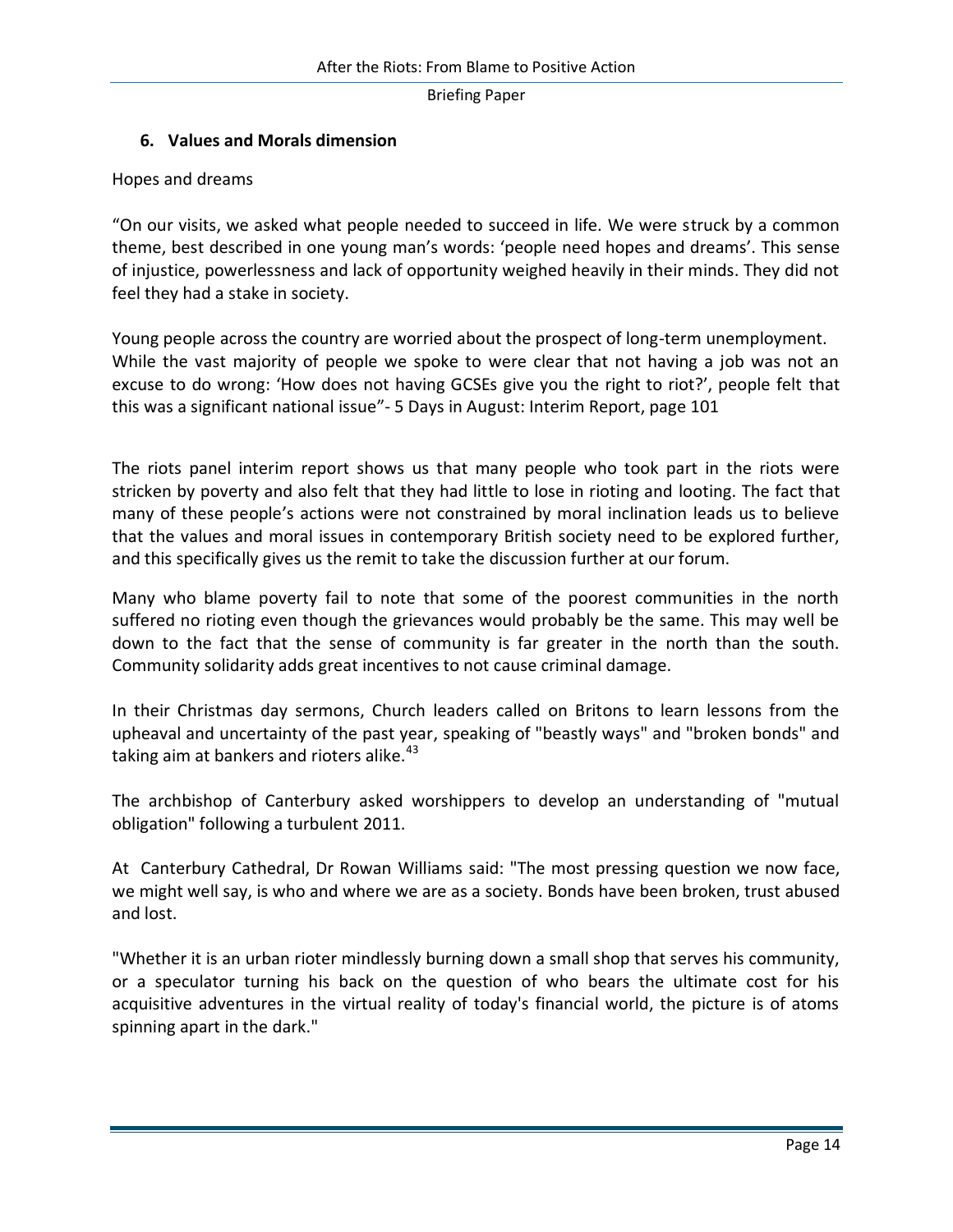The archbishop of York, Dr John Sentamu, encouraged his congregation to "treat each other with genuine respect of a fellow human being" and to think about "stopping our lives being a constant stream of fast-paced activity which accomplishes little".

Delivering his sermon from the pulpit at York Minster, Bishop Sentamu suggested people "turn away from beastly ways" such as deceit, extortion, greed, inequality and selfishness.

He condemned "perverting justice for a bribe; a right to consume with no regard for social action; unfairness of economic outcome; obsession with wealth and maximising shareholder value; a winner-takes-all attitude that has taken the place of a belief in fairness and personal integrity" <sup>44</sup>

Rabbi Jonathan Sachs<sup>45</sup>

Some extracts:

"The immediate aftermath of the riots is no time for a spate of finger wagging and the indiscriminate scattering of blame. We all remember Macauley's line that "We know no spectacle so ridiculous as the British public in one of its periodic fits of morality."

But what we have witnessed is a real, deep-seated and frightening failure of morality. These were not rebels with or without a cause. They were mostly bored teenagers, setting fire to cars for fun and looting shops for clothes, shoes, electronic gadgets and flat screen televisions. If that is not an indictment of the consumer society, what is?

Where were the parents while their eleven-year-old children were out creating havoc? Where was the internalised self restraint that says, There are certain things you just don't do, because if you do, we will all suffer? Where was the capacity to defer the gratification of instinct which, according to Freud, is the basis of all civilisation? Where, to put it bluntly, was the sense of right and wrong?

Honesty compels the further question: Who has been setting a counter-example? Bankers? Parliamentarians? The press? The wave after wave of scandal that have washed over Britain have left many people wondering who, today, is genuinely willing to sacrifice an opportunity for self-interest because it would be dishonourable or discreditable to do otherwise. For some time our culture has been sending out a tacit message that morality is passé, conscience is for wimps, and the sole command is, "Thou shall not be found out."

There are moments in the history of any civilisation when it catches a glimpse of the state of its soul. We have just seen ours, and it has not been a pleasant sight. Yes, the rioters were a minority. The majority wanted nothing to do with them. A significant counter-minority intervened to help victims or came out the next day to clear up the mess. Britain remains for the most part a thoroughly decent society. But there can be no doubt that something in our moral ecology has gone astray. And we are all implicated, because we are all responsible,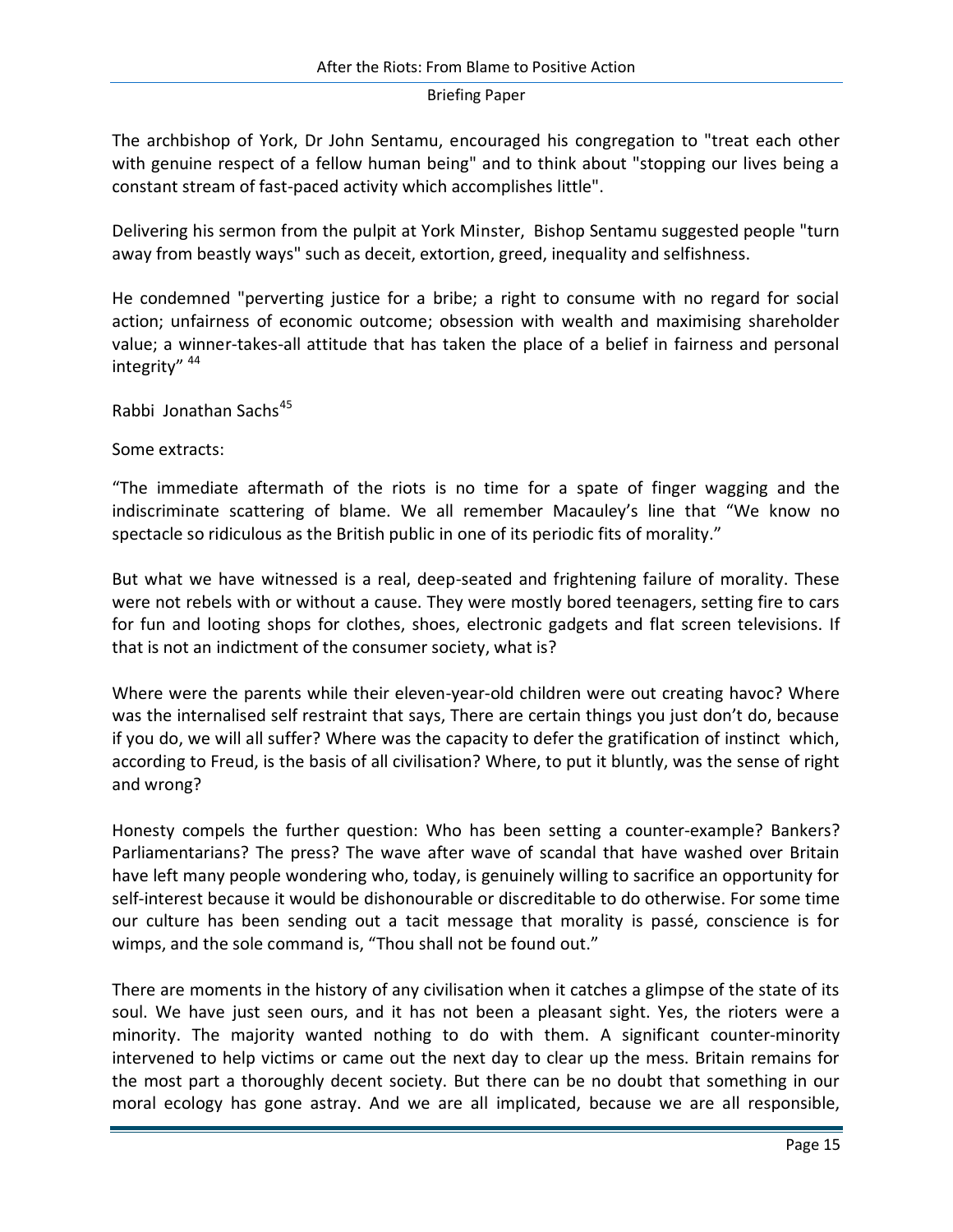individually and collectively, for the moral state of society. That is one duty that cannot be delegated away to the government, the police or social services.

Can a society be re-moralised? Is there a historic precedent? There is. In the 1820s rates of crime were high in Britain and the United States.

Beginning in the 1820s, in both countries, there was a massive shift in public opinion that gave rise to a series of movements of social reform, among them the abolition of slavery, temperance movements, the creation of urban police forces, the drive to eliminate corporal and capital punishment, the creation of Sunday schools and YMCA buildings. What they had in common, as Harvard criminologist James Q. Wilson has documented, was the desire to teach principles of right conduct, moral character, will power and self restraint. It worked. Within a single generation, crime rates came down and social order was restored. What was achieved was nothing less than the re-moralisation of society.

It can and must be done again. We need a new culture of responsibility. Societies can be remoralised. The 1820s showed us how. This week's riots showed us why. We need to challenge young people to exercise moral leadership, and the only way of doing so is by starting with ourselves.

Peter Oborne, writing in the Daily Telegraph, said that the moral decay at the top is as bad as it is at the bottom<sup>46</sup>:

Some extracts:

"David Cameron, Ed Miliband and the entire British political class came together yesterday to denounce the rioters. They were of course right to say that the actions of these looters, arsonists and muggers were abhorrent and criminal, and that the police should be given more support.

But there was also something very phony and hypocritical about all the shock and outrage expressed in parliament. MPs spoke about the week's dreadful events as if they were nothing to do with them.

I cannot accept that this is the case. Indeed, I believe that the criminality in our streets cannot be dissociated from the moral disintegration in the highest ranks of modern British society.

It is not just the feral youth of Tottenham who have forgotten they have duties as well as rights. So have the feral rich of Chelsea and Kensington.

Yet we celebrate people who live empty lives like this. A few weeks ago, I noticed an item in a newspaper saying that the business tycoon Sir Richard Branson was thinking of moving his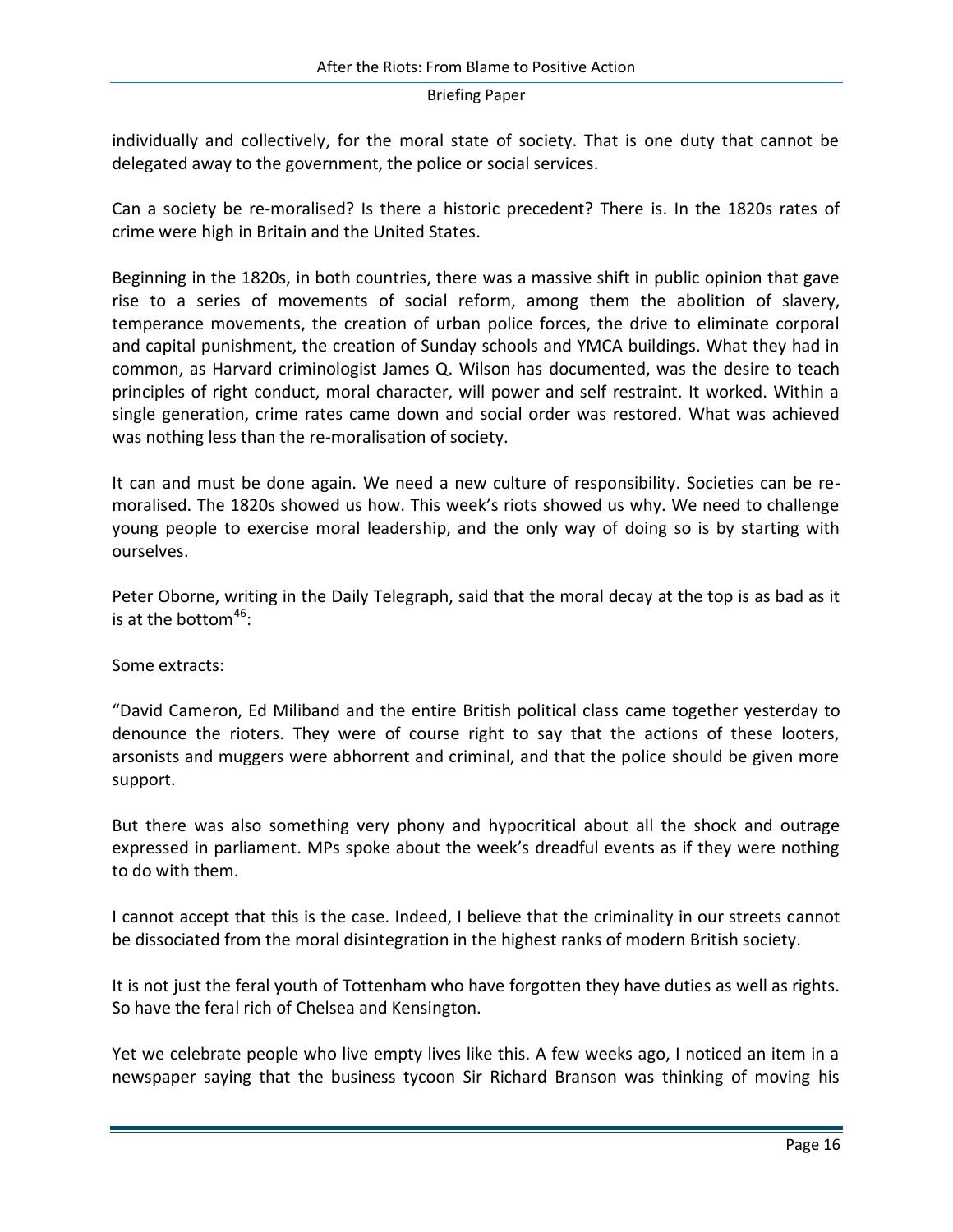headquarters to Switzerland. This move was represented as a potential blow to the Chancellor of the Exchequer, George Osborne, because it meant less tax revenue.

The same is true of the brilliant retailer Sir Philip Green. Sir Philip's businesses could never survive but for Britain's famous social and political stability, our transport system to shift his goods and our schools to educate his workers.

Yet Sir Philip, who a few years ago sent an extraordinary £1 billion dividend offshore, seems to have little intention of paying for much of this. Why does nobody get angry or hold him culpable? I know that he employs expensive tax lawyers and that everything he does is legal, but he surely faces ethical and moral questions just as much as does a young thug who breaks into one of Sir Philip's shops and steals from it?

Our politicians – standing sanctimoniously on their hind legs in the Commons yesterday – are just as bad. They have shown themselves prepared to ignore common decency and, in some cases, to break the law. David Cameron is happy to have some of the worst offenders in his Cabinet. Take the example of Francis Maude, who is charged with tackling public sector waste – which trade unions say is a euphemism for waging war on low-paid workers. Yet Mr Maude made tens of thousands of pounds by breaching the spirit, though not the law, surrounding MPs' allowances.

A great deal has been made over the past few days of the greed of the rioters for consumer goods, not least by Rotherham MP Denis MacShane who accurately remarked, "What the looters wanted was for a few minutes to enter the world of Sloane Street consumption." This from a man who notoriously claimed £5,900 for eight laptops. Of course, as an MP he obtained these laptops legally through his expenses.

Yesterday, the veteran Labour MP Gerald Kaufman asked the Prime Minister to consider how these rioters can be "reclaimed" by society. Yes, this is indeed the same Gerald Kaufman who submitted a claim for three months' expenses totalling £14,301.60, which included £8,865 for a Bang & Olufsen television.

The Prime Minister showed no sign that he understood that something stank about yesterday's Commons debate. He spoke of morality, but only as something which applies to the very poor: "We will restore a stronger sense of morality and responsibility  $-$  in every town, in every street and in every estate." He appeared not to grasp that this should apply to the rich and powerful as well.

These double standards from Downing Street are symptomatic of widespread double standards at the very top of our society. It should be stressed that most people (including, I know, Telegraph readers) continue to believe in honesty, decency, hard work, and putting back into society at least as much as they take out.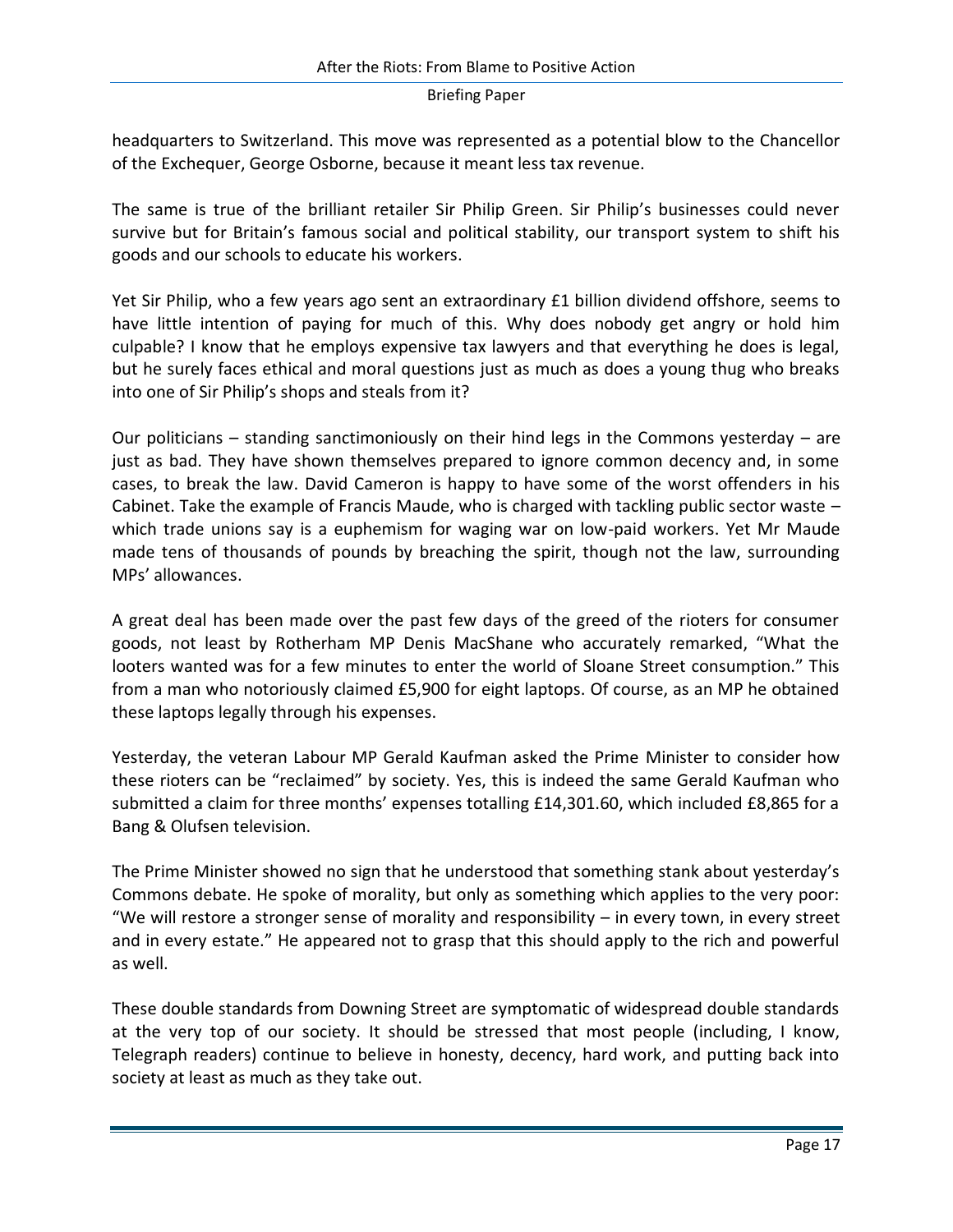But there are those who do not. Certainly, the so-called feral youth seem oblivious to decency and morality. But so are the venal rich and powerful – too many of our bankers, footballers, wealthy businessmen and politicians.

Something has gone horribly wrong in Britain. If we are ever to confront the problems which have been exposed in the past week, it is essential to bear in mind that they do not only exist in inner-city housing estates.

The culture of greed and impunity we are witnessing on our TV screens stretches right up into corporate boardrooms and the Cabinet. It embraces the police and large parts of our media. It is not just its damaged youth, but Britain itself that needs a moral reformation."

*Of course, it is important to note here that journalists are not immune to double moral standards, as the Leveson inquiry has revealed.* 

# **a. Mohammad Ashraf Haziq**

This Malaysian student who had been in Britain for a very short time, was beaten up, then 'helped up' by apparent well wishers, before they robbed him. This event for many was a big moral turning point and also of reflection.

"...for millions, the moral lesson of the riots came courtesy of YouTube and the clip of youths "helping" and then robbing the Malaysian student Mohammed Ashraf Haziq"<sup>47</sup>

## b. **Moral decay and consumerism**

(From a city banker): "We conclude that the rioting reflects a deeply flawed economic and social ethos… recklessly borrowed consumption, the breakdown both of top-end accountability and of trust in institutions, and severe failings by governments over more than two decades."<sup>48</sup>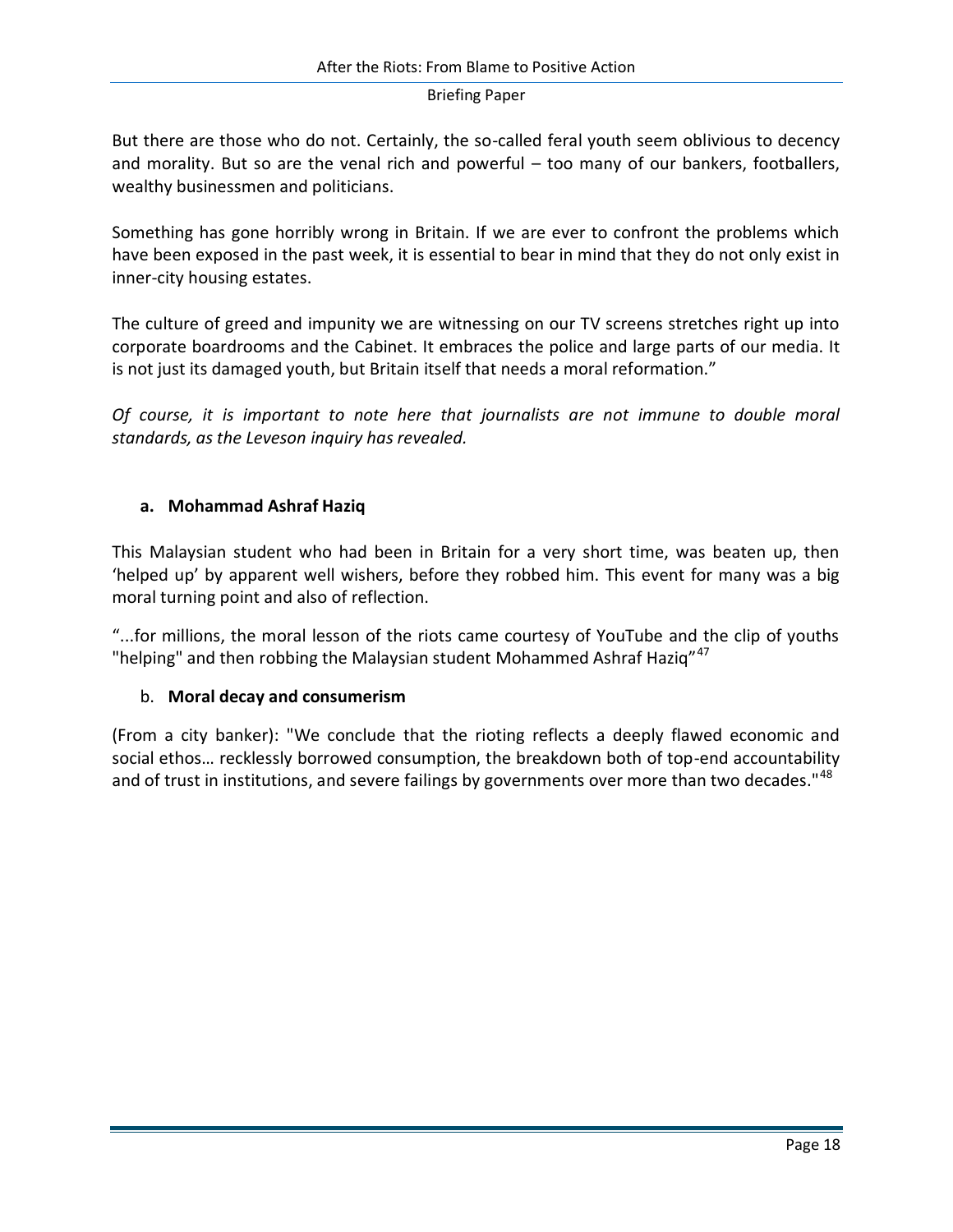## **7. Themes to Explore and Discuss**

The forum will explore and discuss the following themes and seek ways to take individual and collective action.

## **a. How do we develop values and address the culture of consumerism? The role of values in regeneration.**

Is there been a society wide breakdown in morals and values? Is Britain Broken and do we have a moral decay in our society?

Do we need to "re-moralise" society, as Rabbi Jonathan Sacks has said?

What is the role of faith communities? Have they been effective in dealing with social exclusion? What are their responsibilities?

Rioters: depraved or deprived?

# **b. What can be done to enable people at the margins to be more included in community and society?**

What can we all do avert other riots from taking place?

What can we do to develop better relationships between communities and stakeholders, like the police?

What partnerships can be built and how can collaborative action lead to stronger communities.

Have the budget cuts seriously disrupted community projects and services?

How can we build sustainable communities?

#### **c. How do we develop collective responsibility?**

Who is responsible for law and order in our nation? Who is responsible for the behaviour of our young people?

Can we blame the state when parents have been allowed to abdicate responsibility for the behaviour of their children?

How do we develop a sense of community belonging?

Everyone thinks the government should do everything. Has personal responsibility and community responsibility have been replaced by state responsibility?

What can we identify holistic approaches that deal with the underlying factors of these riots, and not just superficial short-term solutions?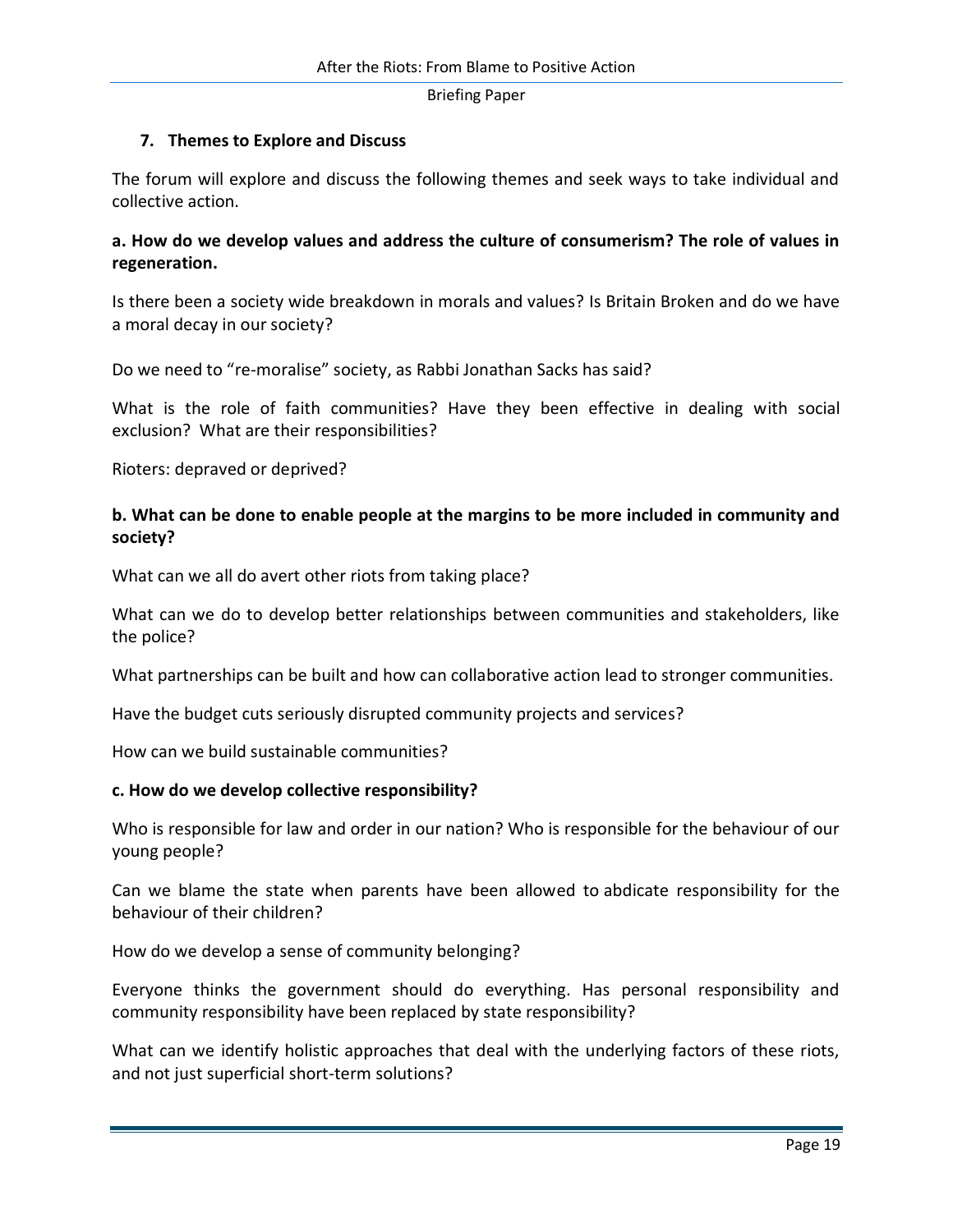Should we all take responsibility for the riots, whether directly or indirectly? We have not taught all our young people that an entitlement culture is morally wrong. Do we need to collectively grow up and take responsibility?

Throughout Britain, there are many positive and effective community projects, dealing with and solving critical urban issues. How can they work together? How can we better support them?

# **d. Parenting and family-life:**

Some educationists point towards "hard questions" and "uncomfortable truths" for parents and families, after youngsters were caught up in an unprecedented night of violence and looting.

Brian Lightman, general secretary of the Association of School and College Leaders. talks about a toxic mixture of dysfunctional parenting and a consumer and celebrity culture which tells youngsters they should have whatever they want.<sup>49</sup>

He warns that too often schools are faced with pupils who have never had any boundaries in their home lives - where there has never been a sense of right and wrong.

"Parents are not willing to say 'no'. That short, simple word is an important part of any child's upbringing."

"It's desperately important that children have a sense of right and wrong. But we often come across children who have never been told that something is wrong."

What can be done improve parenting and bring back values into family life? Lack of male role models a large problem among youth?

## **e. Education, aspiration and motivation - how can we find the nexus between the three?**

Emma Jones, a former teacher and resident of Tottenham, North London, asks: "It took two hours, perhaps four, for the first people to start saying it, blaming "a lack of discipline in schools these days" for the recent riots in London and other cities. Predictable oversimplification."<sup>50</sup>

In classrooms, teachers bear the brunt of social problems. Day in day out, they work with poor families, building relationships with them. Most families aspire for better, but many also lead very challenging lives.

Many young people in such situations grow up with an inherent anger, hatred, resentment and the feeling that the world is against them, coupled with a deep lack of self-esteem. Even nursery-aged children can show the early signs.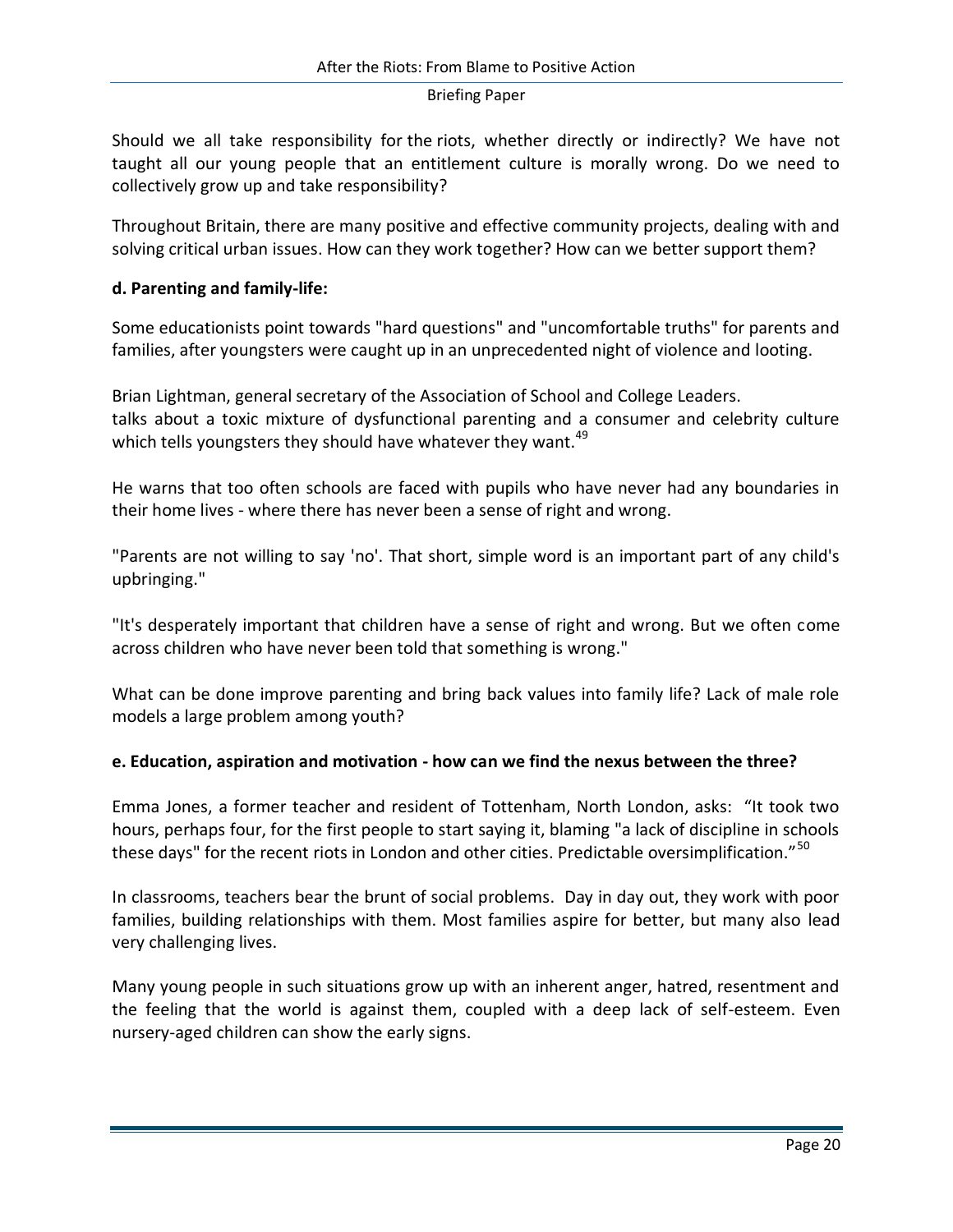If a person suffers from such lack of self respect, why would they have any respect for authority or their community? What can be done to bring back self-respect in the home and classrooms?

We have created urban ghettos and the schools within them. How can we develop truly integrated schools and communities, so people can begin to understand each other?

Some inner-city schools have high educational standards. How can we spread the good practice?

## f. **Reshaping the criminal justice system.**

Criminologist Jon Burnett expressed concern about the long-term impact on policing and criminal justice of the government's response to the riots and its use of 'underclass' theories.<sup>51</sup>

"As an increasing number of bodies express concerns about the government's punitive response.

Already, the roots of this restructuring are taking hold, partly through knee-jerk responses to the riots; partly through more carefully thought out interventions which were already mooted prior to this month's violence.

- Witness, for example, the advice for magistrates to disregard existing sentencing guidelines when processing offenders;
- the drive to 'name and shame' rioters despite this being discouraged in existing case law;
- the proposals to evict families in social housing whose children have been involved in the disorder;
- to use anti-social behaviour orders (particularly in Manchester) to prevent rioters from re-entering certain areas;
- to take away offenders' property; to clear the streets and impose collective curfews on young people;
- to withdraw benefits from rioters who avoid custodial sentences; to use water cannons; to free the criminal justice system from the restraints of human rights legislation."

Are these changes and just and fair?

Have cuts in legal aid affected the quality of justice?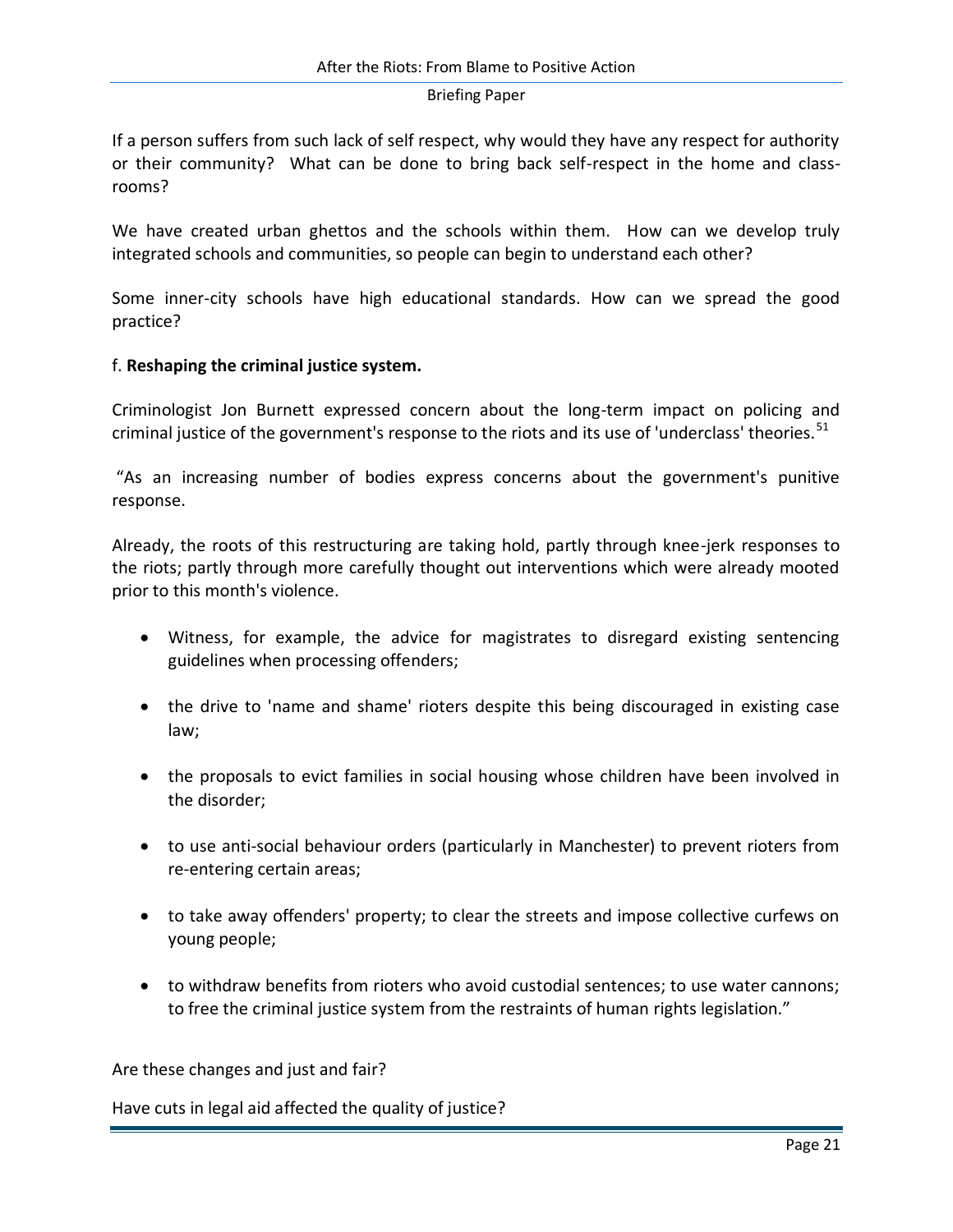## g. **Using social media for positive action.**

Did the use of social media exacerbate the problem?

Social media such as Blackberry messenger, Facebook and twitter were used widely throughout the riots, by rioters, journalists, police and people just following developments. Some have said that social media was a lead factor in helping to spread the riots and also to increase panic and unfounded rumour, while others have commented on the positive effect social media had in regard to helping to gather and coordinate cleanup activities.

Peter Bright, writes on the two sides of social networking $52$ :

Some extracts:

"Social networking sites have become standard tools in the arsenal of those organizing all kinds of mass action. They offer instant communications and easy ways for groups of like-minded individuals to come together.

Systems such as Twitter's hashtags make it easy for ad hoc networks to form around a common interest, act together, and then disband.

In London, police officers were quick to blame Twitter and social networking sites for the organized criminality that has struck across the capital<sup>53</sup>. The move was almost reflexive; Twitter's role in such events is now well-known and expected. Twitter was certainly heavily used during the riots, setting a record for UK visits to the site.

However, although rioters *did* tweet, and continue to tweet, about their acts of theft and vandalism, the blame has now shifted from Twitter to BlackBerry Messenger (BBM). Rioters appear to have been setting their BBM statuses to tell their friends that they were out looting, and messaging each other to decide the best places to attack BBM might at first seem a strange choice; RIM's core audience for the BlackBerry is enterprise users, and the rioters are primarily (though not exclusively) disaffected teenagers and young adults. But BlackBerry Messenger has a very compelling feature: it's cheap.

Though RIM would insist that its BlackBerrys are smartphones, many of them sell at feature phone prices, putting them within reach of many people who can't afford "proper" smartphones. BlackBerrys are also readily available on pay-as-you-go plans, further broadening their availability. BBM can also be cheap to use, with unlimited BlackBerry mail and Messenger.

BlackBerry Messenger has another desirable feature: it's a closed system. Unlike Twitter, where tweets are public broadcasts, or Facebook, where most messages are shared fairly indiscriminately, BBM is private. Most BBM messages are point-to-point, seen only by the sender and the receiver. Group messages are also possible; these too are only visible to those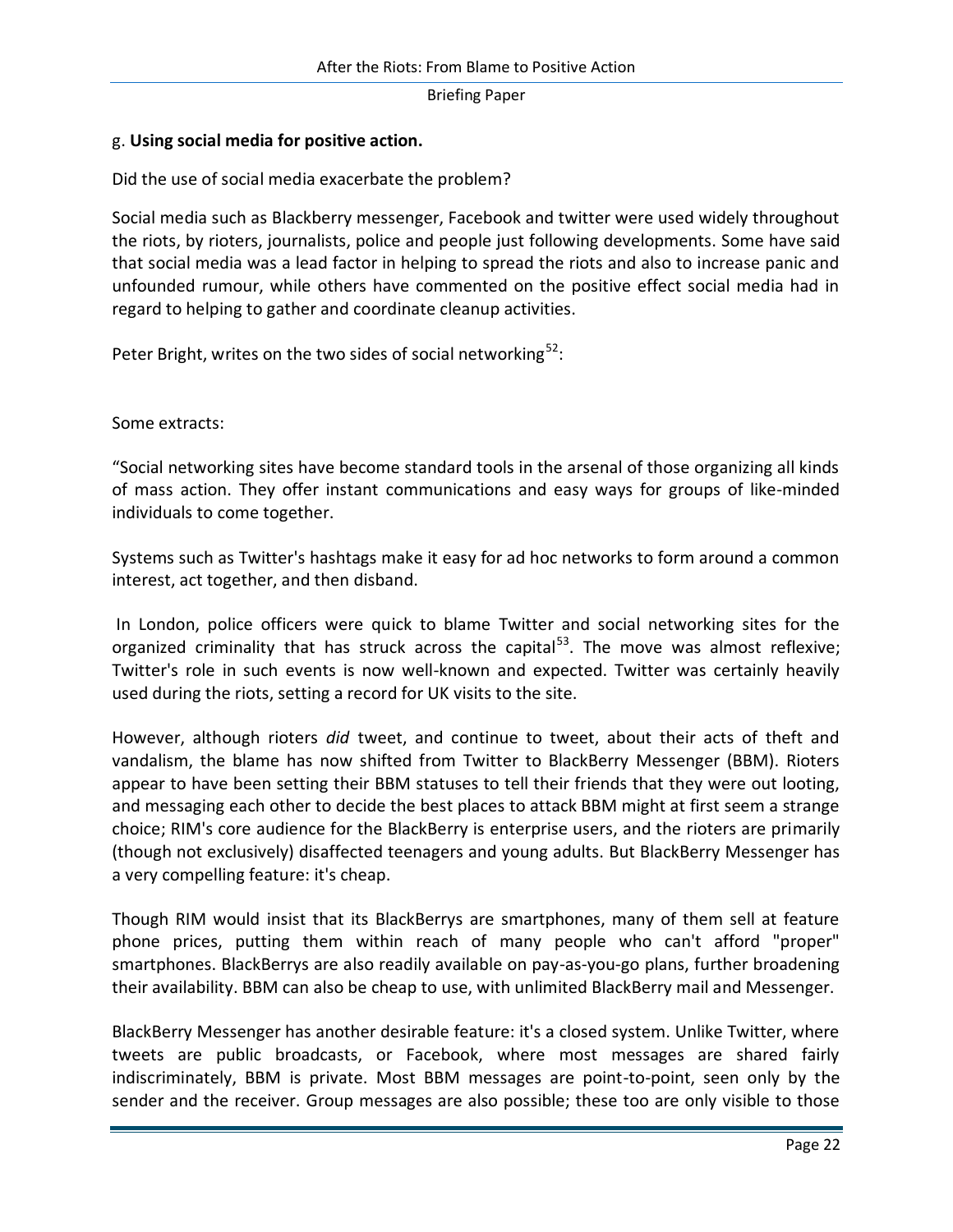sending or receiving them. The entire system is also encrypted, offering less scope for surveillance by the police.

For its part, RIM says that in all markets in which its products are available it will "cooperate with local telecommunications operators, law enforcement, and regulatory officials," and that it will assist the authorities "in any way [it] can".

Under the Regulation of Investigatory Powers Act (RIPA)<sup>54</sup>, the UK police can demand the phone records, location data, and Internet records about specific individuals. This doesn't allow the police to make blanket requests—such as information about everyone in a particular area at a particular time, or everyone messaging the word "riot"—but it does mean that such evidence can be acquired about individuals identified in other ways (CCTV, for example).

RIM insists that it has no way of monitoring or intercepting e-mails sent through its enterprise mail system, but it has provided governments in some countries the ability to eavesdrop on the more consumer-focused BBM. The governments of Saudi Arabia, the UAE, and India have all been given surveillance access to BBM.

Social networks are just a tool. Like any tool, some will use them for ill ends, but many others will put them to positive uses."

On **Facebook**, over 900,000 people joined a group entitled 'Supporting the Met Police against the London rioters'. [Social media](http://en.wikipedia.org/wiki/Social_media) sites Twitter and Facebook were also used for reporting information on the riots and to co-ordinate a voluntary citizens' operation to clear up riot-hit areas.

How can we use social networking sites for positive action to mobilise people to generate positive action?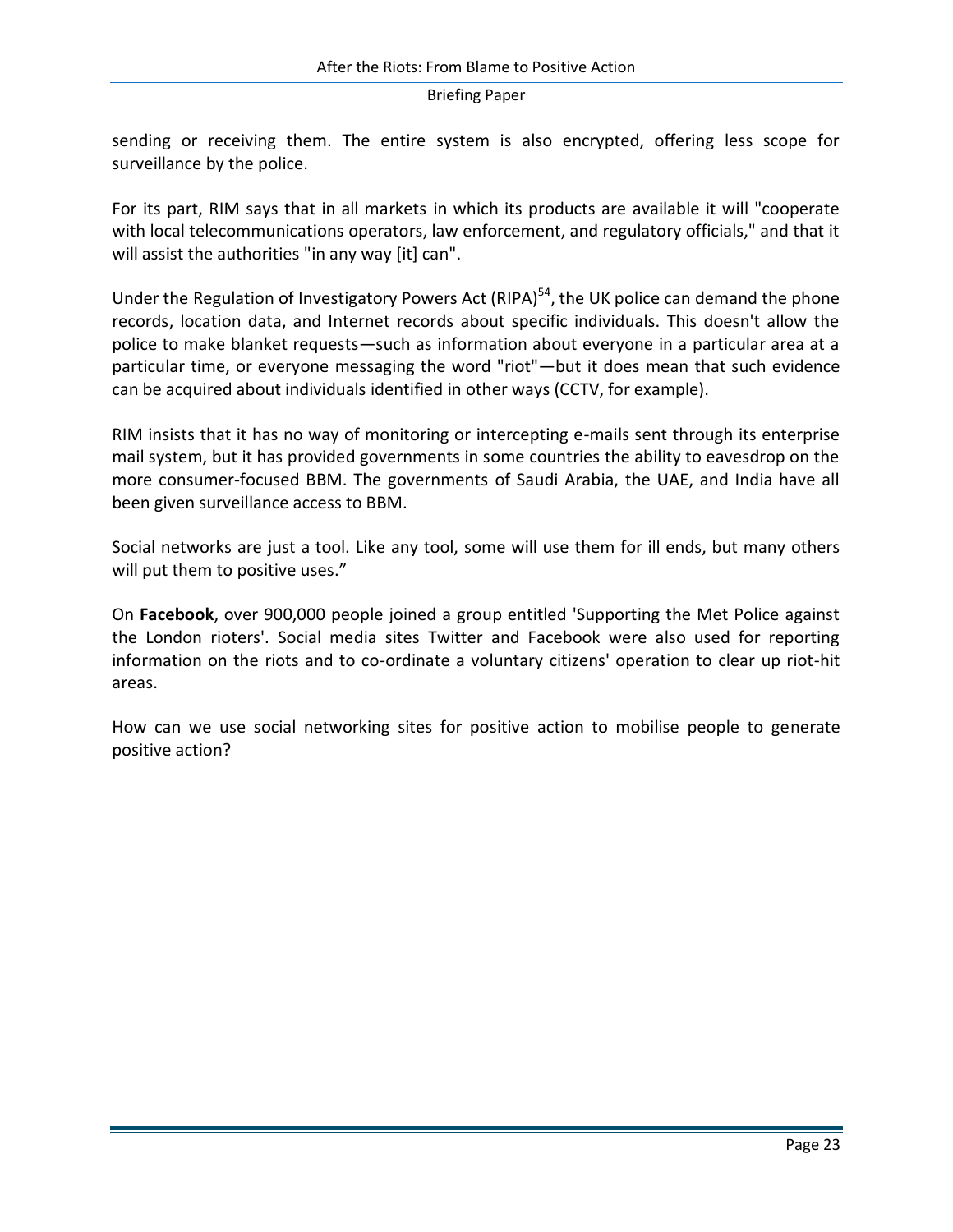## **8. References**

<sup>1</sup> http://en.wikipedia.org/wiki/2011 England riots

<sup>2</sup> <http://blog.lgiu.org.uk/2011/08/the-riots-the-response-and-implications-for-local-authorities/>

<sup>3</sup> [http://www.iengage.org.uk/component/content/article/1-news/1633-theresa-may](http://www.iengage.org.uk/component/content/article/1-news/1633-theresa-may-announces-national-review-of-police-stop-and-search)[announces-national-review-of-police-stop-and-search](http://www.iengage.org.uk/component/content/article/1-news/1633-theresa-may-announces-national-review-of-police-stop-and-search)

<sup>4</sup> <http://blog.lgiu.org.uk/2011/08/the-riots-the-response-and-implications-for-local-authorities/>

<sup>5</sup> <http://www.bbc.co.uk/news/uk-politics-14503023>

<sup>6</sup> <http://www.guardian.co.uk/politics/2011/sep/02/cameron-blair-wrong-about-riots>

<sup>7</sup> <http://www.guardian.co.uk/uk/2011/sep/05/kenneth-clarke-riots-penal-system>

<sup>8</sup> <http://www.guardian.co.uk/uk/2011/sep/05/kenneth-clarke-riots-penal-system>

<sup>9</sup> <http://www.guardian.co.uk/uk/2011/dec/14/met-police-riots-response-review>

<sup>10</sup> [http://www.telegraph.co.uk/comment/telegraph-view/8691352/The-criminals-who-shame](http://www.telegraph.co.uk/comment/telegraph-view/8691352/The-criminals-who-shame-our-nation.html)[our-nation.html](http://www.telegraph.co.uk/comment/telegraph-view/8691352/The-criminals-who-shame-our-nation.html)

<sup>11</sup> <http://www.guardian.co.uk/commentisfree/2011/aug/09/urban-riots-battle-streets-editorial>

<sup>12</sup> [http://www.independent.co.uk/opinion/leading-articles/leading-article-the-lessons-to-be](http://www.independent.co.uk/opinion/leading-articles/leading-article-the-lessons-to-be-drawn-from-mindless-violence-2333987.html)[drawn-from-mindless-violence-2333987.html](http://www.independent.co.uk/opinion/leading-articles/leading-article-the-lessons-to-be-drawn-from-mindless-violence-2333987.html)

13 <http://hitchensblog.mailonsunday.co.uk/2011/08/radio-silence.html>

<sup>14</sup> http://articles.nydailynews.com/2011-08-10/news/29887841 1 riots-young-people-football[tickets](http://articles.nydailynews.com/2011-08-10/news/29887841_1_riots-young-people-football-tickets)

<sup>15</sup> [http://blogs.telegraph.co.uk/news/cristinaodone/100100154/london-riots-absent-fathers-have](http://blogs.telegraph.co.uk/news/cristinaodone/100100154/london-riots-absent-fathers-have-a-lot-to-answer-for/)[a-lot-to-answer-for/](http://blogs.telegraph.co.uk/news/cristinaodone/100100154/london-riots-absent-fathers-have-a-lot-to-answer-for/)

<sup>16</sup> [http://www.dailymail.co.uk/debate/article-2024284/UK-riots-2011-Liberal-dogma-spawned](http://www.dailymail.co.uk/debate/article-2024284/UK-riots-2011-Liberal-dogma-spawned-generation-brutalised-youths.html)[generation-brutalised-youths.html](http://www.dailymail.co.uk/debate/article-2024284/UK-riots-2011-Liberal-dogma-spawned-generation-brutalised-youths.html)

<sup>17</sup> <http://www.guardian.co.uk/uk/2011/aug/13/david-starkey-claims-whites-black>

<sup>18</sup> <http://www.guardian.co.uk/society/video/2011/jul/31/haringey-youth-club-closures-video>

19[http://www.civilsociety.co.uk/finance/news/content/10199/charity\\_cuts\\_contributed\\_to\\_riots\\_s](http://www.civilsociety.co.uk/finance/news/content/10199/charity_cuts_contributed_to_riots_says_batmanghelidjh) [ays\\_batmanghelidjh](http://www.civilsociety.co.uk/finance/news/content/10199/charity_cuts_contributed_to_riots_says_batmanghelidjh)

<sup>20</sup> <http://www.ncvo-vol.org.uk/news/civil-society/review-renew-responding-recent-events>

<sup>21</sup> <http://www.guardian.co.uk/uk/2011/dec/09/rioter-profile-law-obeying-us>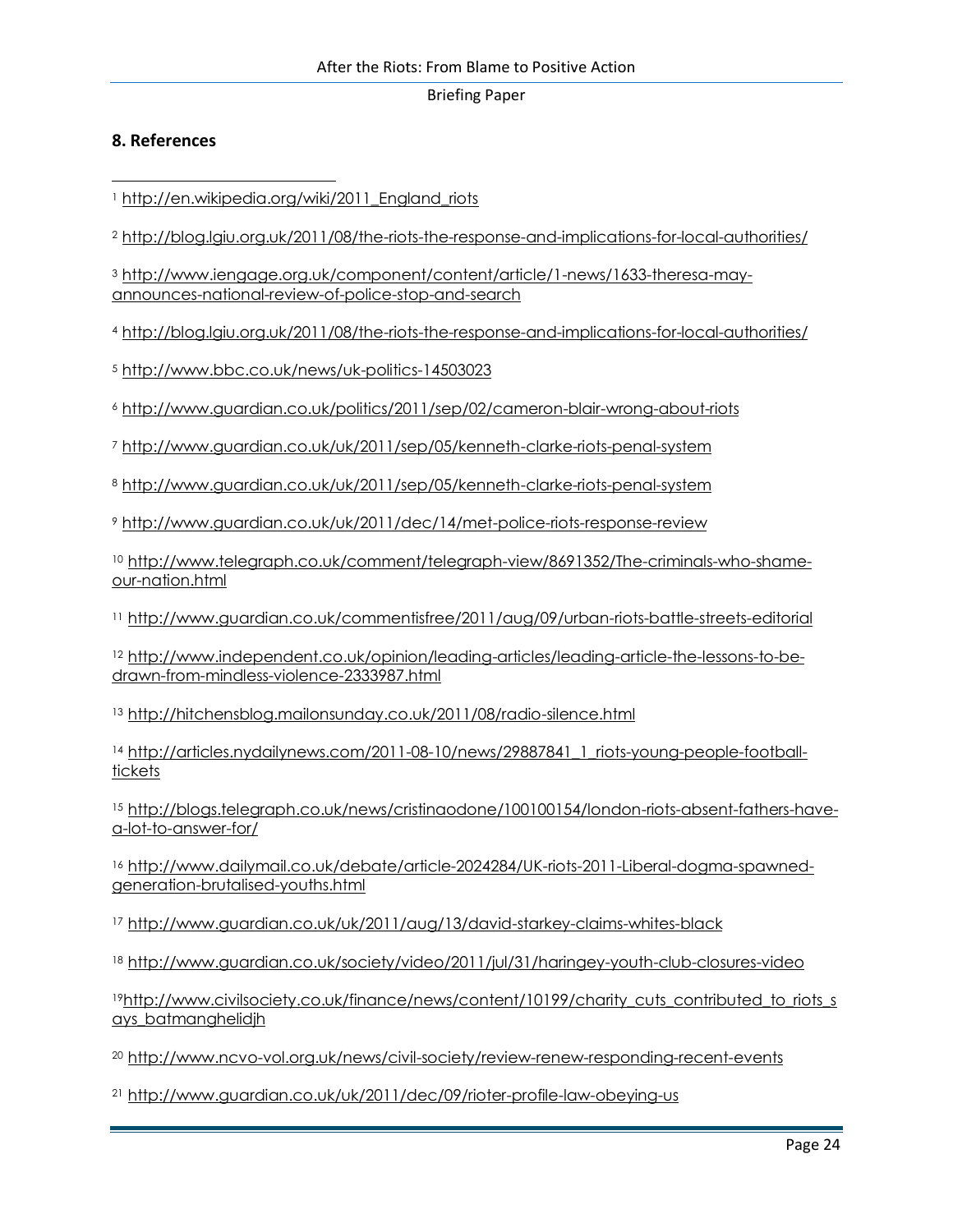<http://www.guardian.co.uk/uk/2011/dec/09/rioter-profile-feeling-like-soldier>

<http://www.jrf.org.uk/publications/riots-what-are-the-lessons>

<http://www.5daysinaugust.co.uk/PDF/downloads/Interim-Report-UK-Riots.pdf>

<http://www.guardian.co.uk/uk/2011/nov/28/england-riots-urgent-action-panel>

5 Days in August: Interim Report, Page 12

5 Days in August: Interim Report, Page 12

<http://www.guardian.co.uk/uk/series/reading-the-riots>

<http://www.guardian.co.uk/uk/blog/2011/dec/14/reading-the-riots-conference-live-blog>

<http://www.guardian.co.uk/uk/2011/dec/06/gang-truce-english-riots>

 [http://www.thisislondon.co.uk/standard/article-24020831-lse-governor-slams-naive-report-into](http://www.thisislondon.co.uk/standard/article-24020831-lse-governor-slams-naive-report-into-summer-riots.do)[summer-riots.do](http://www.thisislondon.co.uk/standard/article-24020831-lse-governor-slams-naive-report-into-summer-riots.do)

<http://www.dailymail.co.uk/debate/article-2072228/Apologists-mob.html>

 [http://www.telegraph.co.uk/comment/telegraph-view/8693521/Liberal-certainties-tested-to](http://www.telegraph.co.uk/comment/telegraph-view/8693521/Liberal-certainties-tested-to-destruction.html)[destruction.html](http://www.telegraph.co.uk/comment/telegraph-view/8693521/Liberal-certainties-tested-to-destruction.html)

<http://www.manchesterconfidential.co.uk/News/Riot-Clean-up-Mans-Charity-Auction>

 [http://www.metro.co.uk/news/871843-clapham-clean-up-broom-army-picture-goes-viral-as](http://www.metro.co.uk/news/871843-clapham-clean-up-broom-army-picture-goes-viral-as-londoners-defy-looters)[londoners-defy-looters](http://www.metro.co.uk/news/871843-clapham-clean-up-broom-army-picture-goes-viral-as-londoners-defy-looters)

<http://www.uk.iofc.org/community-building-nottingham>

 [http://www.voanews.com/english/news/europe/UK-Muslims-Use-Prayer-Not-Revenge-in-](http://www.voanews.com/english/news/europe/UK-Muslims-Use-Prayer-Not-Revenge-in-Response-to-Hate-Crime-127541538.html)[Response-to-Hate-Crime-127541538.html](http://www.voanews.com/english/news/europe/UK-Muslims-Use-Prayer-Not-Revenge-in-Response-to-Hate-Crime-127541538.html)

<http://www.newstatesman.com/blogs/mehdi-hasan/2011/08/son-jahan-society-islamist>

 [http://blogs.telegraph.co.uk/news/danielhannan/100100638/amid-all-the-bad-news-tariq](http://blogs.telegraph.co.uk/news/danielhannan/100100638/amid-all-the-bad-news-tariq-jahan-made-me-feel-proud-to-be-british/)[jahan-made-me-feel-proud-to-be-british/](http://blogs.telegraph.co.uk/news/danielhannan/100100638/amid-all-the-bad-news-tariq-jahan-made-me-feel-proud-to-be-british/)

<http://www.guardian.co.uk/uk/2011/dec/09/end-of-riots-reasons-rioters?newsfeed=true>

[http://www.eastlondonadvertiser.co.uk/news/london\\_riots\\_mosque\\_worshippers\\_ward\\_off\\_ga](http://www.eastlondonadvertiser.co.uk/news/london_riots_mosque_worshippers_ward_off_gangs_as_they_ambush_whitechapel_road_1_989186) ngs as they ambush whitechapel road 1 989186

<http://www.bbc.co.uk/news/uk-england-london-14472484>

http://www.guardian.co.uk/world/2011/dec/25/church-leaders-britons-beastly-ways